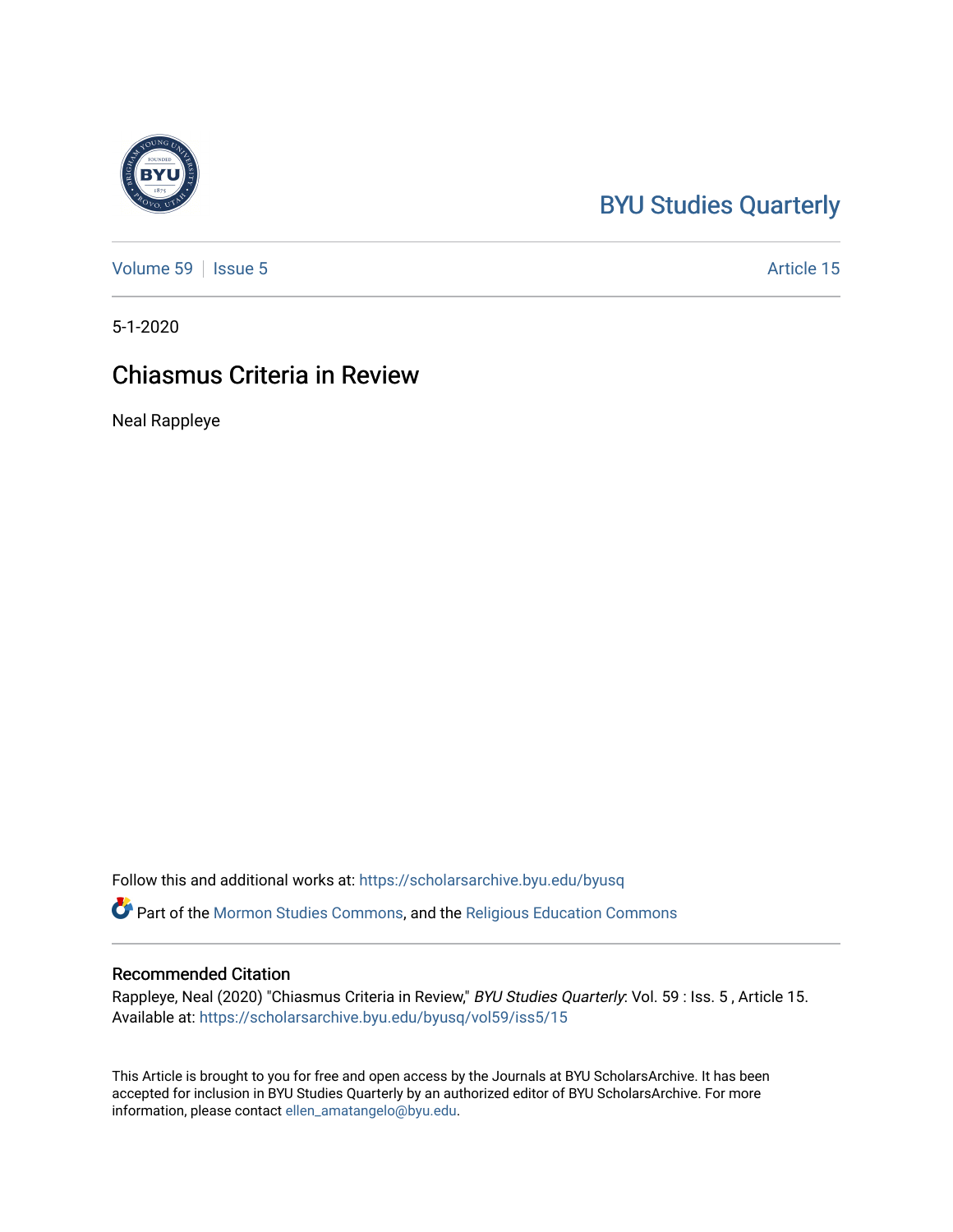# **Chiasmus Criteria in Review**

*Neal Rappleye*

## **Introduction**

As in all academic fields, the discipline of chiastic studies has had to grapple with persistent questions related to method. Understanding how these questions have been dealt with in the past is critical in knowing how to proceed in the future. In that spirit, I offer a historical review of the criteria or standards scholars have used to judge the merits of chiastic proposals. Of course, space ensures this will be far from comprehensive, and I make no pretensions of being able to resolve the issues that have plagued the study of chiasmus for the last seventy-five years. In reviewing past efforts, however, I hope I can adequately identify the problems that persist and provide a fair assessment of where things presently stand. Finally, I will suggest some areas that might need further research going forward.

## **A Quick Criteria Review1**

*Chiasmus,* as the term is most commonly used today, "describes several types of inverted parallelisms, short or long, in which words first appear in one order and then in the opposite order."<sup>2</sup> The earliest use of the term *chiasmus* to describe a literary phenomenon in the Bible appeared in 1742 in the Latin work *Gnomon Novi Testamenti* by D. Johannes Albrecht Bengel. As Bengel used the term, it referred to both alternating parallels (a-b-a-b), called "direct chiasmus" (*chiasmus directus*), and inverted parallels (a-b-b-a), called "indirect chiasmus" (*chiasmus inversus*).3 It would not be until 1820, when John Jebb published his book *Sacred* 

*BYU Studies Quarterly 59, supplement (2020)* 289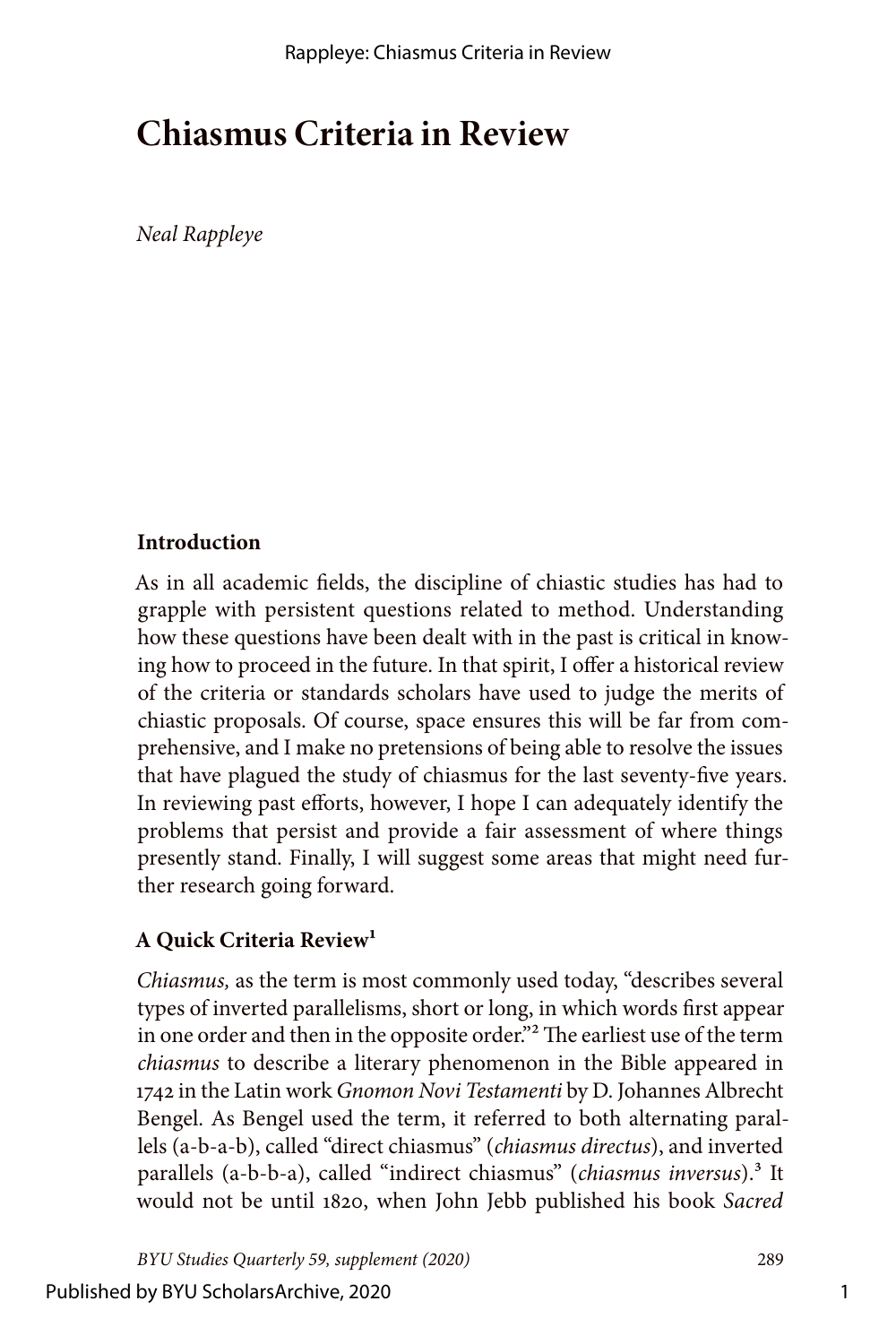*Literature*, that inverted parallelism was fully recognized as its own form of parallelism in the Old and New Testaments, although Jebb called it *epanodos* rather than *chiasmus.*4 Although a handful of other nineteenth-century writers also briefly discussed the use of inverted parallels in the Bible,<sup>5</sup> it was not until two hundred years after Bengel first used the term *chiasmus* that a serious study of it in scripture was made.

In 1942, Nils Wilhelm Lund published *Chiasmus in the New Testament*, and with it came an early attempt "to describe the laws governing chiastic structures."<sup>6</sup> Lund identified seven such "laws" in total (see table 1).<sup>7</sup> Lund's set of laws had a particular focus on the center of the chiasm, with laws 1–4 all dealing in some way with the function of the central elements. While Lund's laws were a pioneering first step, today it is clear that they offer little help for the reader trying to identify new examples of chiasmus.8

#### **Table 1: Lund's Seven Laws of Chiasmus**

- 1. The center of the system is always the turning point.
- 2. At the center there is often a change in the trend of thought (the law of the shift at the center).
- 3. Identical ideas often occur in the extremes and at the center of the system.
- 4. There are many instances of ideas occurring at the center of one system and recurring in the extremes of another corresponding system (the law of shift from center to the extremes).
- 5. There is a definite tendency of certain terms to gravitate toward certain positions within a given system (i.e., divine names in the psalms and quotations in the NT tend to be in the center).
- 6. Larger systems are frequently introduced and concluded by *frame-passages.*
- 7. There is frequently a mixture of chiastic and alternating lines within one and the same system.

Another major study of chiasmus was Paul Gaechter's 1965 monograph, *Literary Art in the Gospel of Matthew,*9 published in German, but this work advanced no formal criteria or laws for chiasmus. It would not be until the 1970s that the issue of criteria was taken up more directly. In 1973, Joanna Dewey published a paper arguing for a chiastic structure in Mark 2:1–3:6 "using formal, linguistic, and content criteria."10 Dewey, however, did not formally explicate her criteria, but in 1975 David J.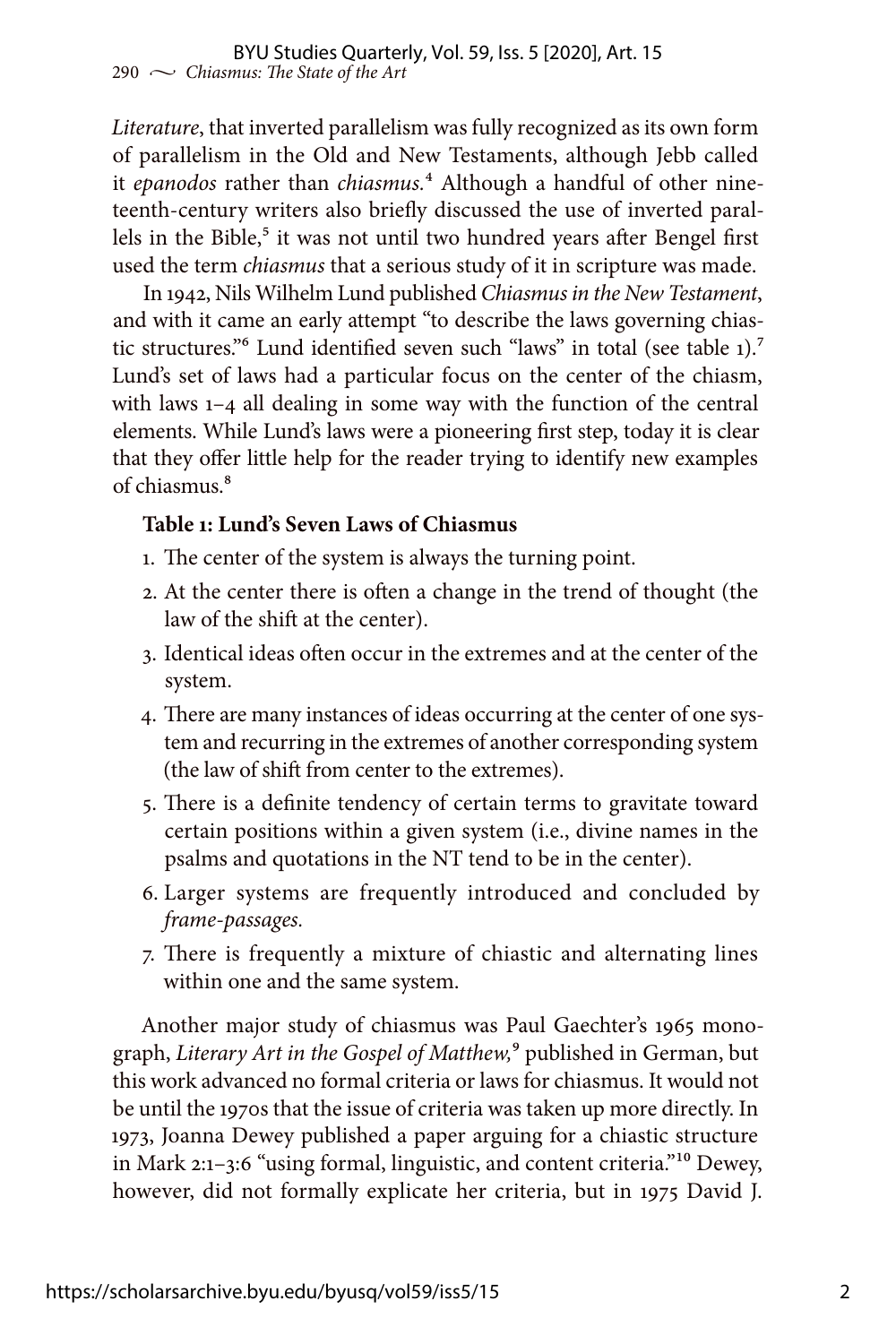Clark made an effort to tease out the criteria Dewey used and reflected on their potential for wider application.<sup>11</sup> The "criteria" that emerge from Clark's discussion actually form more of a typology of parallels that might be used in a chiasm (see table  $2$ ),<sup>12</sup> although he does provide some assessment of what makes stronger or weaker parallels within each type, such as his suggestion that in linguistic parallels, "Rarer words are more significant than commoner words."13 Clark concluded that "no one type taken in isolation is adequate to establish chiastic parallelism," and ultimately, "with the chiastic criteria as a whole, the impact is  $cumulative<sup>914</sup>$ 

## **Table 2: Clark's Criteria Types for Establishing Parallels in Chiasms**

- 1. Content: themes within the passage
- 2. Form or Structure: type of narrative or dialogue within the passage
- 3. Language: the repetition of catchwords within the passage
- 4. Setting: the place or time of the passage
- 5. Theology: the theological significance of a passage

The 1980s and 1990s witnessed a flourishing of chiastic studies, with increasing awareness of questions about method and criteria. In 1980, R. Alan Culpepper suggested revisions on Clark's criteria, eliminating the final two (setting and theology), because they are not always applicable, and replacing "form or structure" with "conceptual parallels."15 The next year saw the publication of *Chiasmus in Antiquity,* an anthology on chiasmus in various literary traditions, edited by John W. Welch, with contributions from some of the giants in the field.<sup>16</sup> In that volume, Wilfred Waston proposed four "controls" for evaluating lengthier examples of chiasmus,17 and in the preface, David Noel Freedman spoke ever so briefly of the need for chiasms to "satisfy . . . sets of criteria," but ultimately noted, "A common fund of axioms and assumptions and a single sure-handed methodology are yet to be established."<sup>18</sup> A more detailed, but still relatively brief, discussion comes in the introduction, where the editor, Welch, noted, "A most important question arises over what criteria must be met before it becomes reasonable to speak of chiasmus ... within a given text."<sup>19</sup> Welch suggested:

If any aspect of chiastic analysis is to produce rigorous and verifiable results, the inverted parallel orders, which create the chiasms upon which that analysis is based, must be evidenced in the text itself and not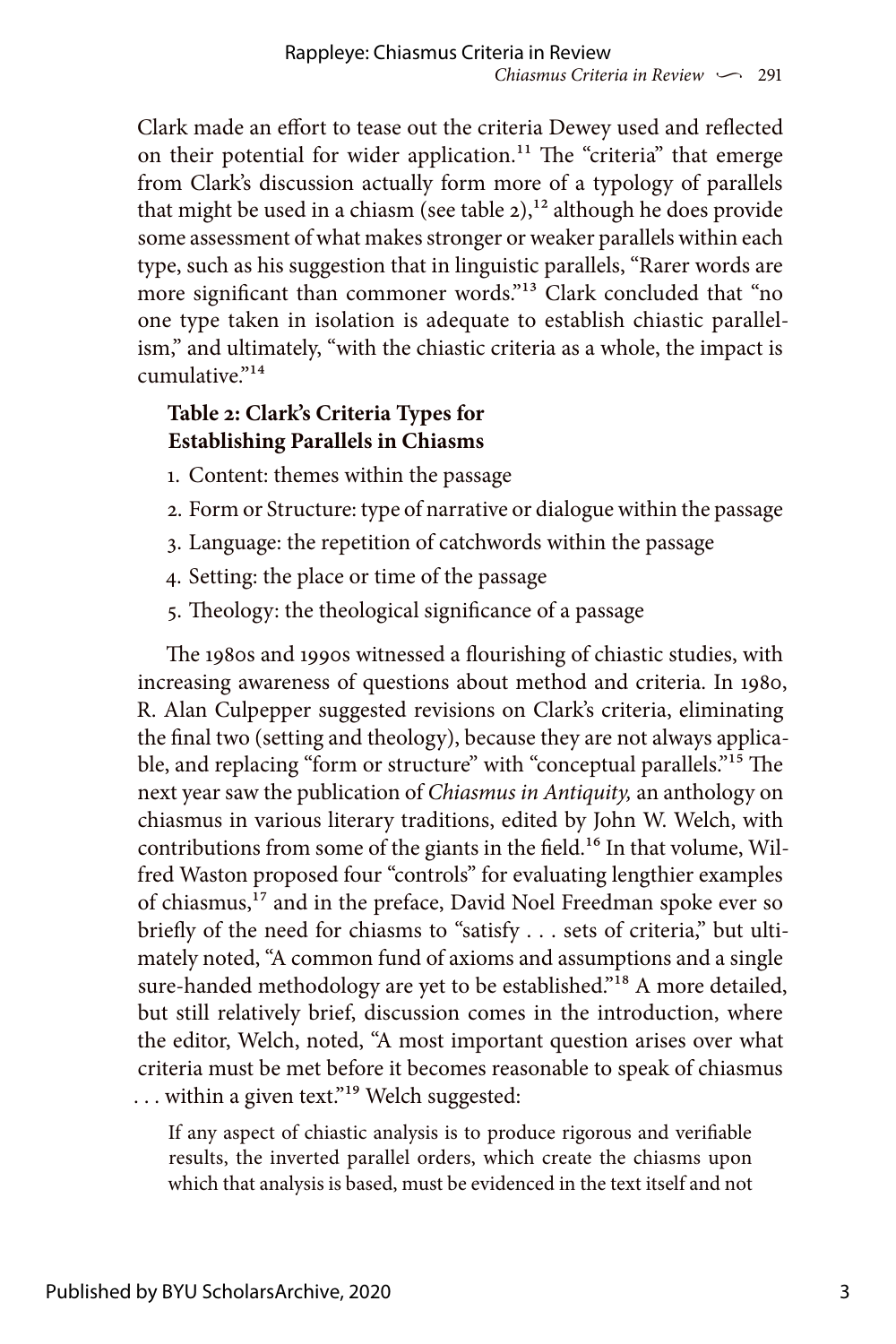imposed upon the text by Procrustean design or artifice of the reader. Therefore, one's predominant concern is over objectivity. In striving for objectivity, it is reasonable to require significant repetitions to be readily apparent, and the overall system to be well balanced. The second half of the system should tend to repeat the first half of the system in a recognizably inverted order, and the juxtaposition of the two central sections should be marked and highly accentuated. Longer passages are more defensibly chiastic where the same text also contains a fair amount of short chiasmus and other forms of parallelism as well. Key words, echoes, and balancing should be distinct and should serve defined purposes within the structure.<sup>20</sup>

Nonetheless, Welch insisted "the objective criteria alone do not tell the whole story," and even went so far as to say, "where the objective criteria are less than perfect, it may still, in certain circumstances, be desirable to draw attention to ways in which the text tends toward inverted order, or to focus on a particular sense of balance or symmetry which seems foundational to the text itself."21 In Welch's view, chiasmus is a literary artform, and like any artistic expression, the ultimate merits of any given chiasm will remain imprecise and to some extent subjective.

Naturally, the 1980s also witnessed the continued practice and refinement of previous methods. For example, Gary Rendsburg's 1986 chiastic analysis of the patriarchal narratives used a similar methodology as that used and discussed by Dewey and Clark, starting with overall structures that are broadly parallel thematically and then performing closer analysis to illustrate the existence of more detailed "parallel ideas, motifs, and story lines," as well as "theme-words which highlight the relationship between the two units."<sup>22</sup> These different levels of analysis are reminiscent of the "formal, linguistic, and content criteria" of Dewey, and like Clark, Rendsburg agrees that it is "the cumulative weight of the data [which] permits us to conclude that we have here a deliberate attempt by an ancient Israelite genius to tighten the web he has woven."23

By the end of the 1980s, Craig Blomberg published one of the most significant attempts at establishing criteria for identifying the presence of chiasmus. He was dismayed to find that "parts of almost every book in Scripture have been outlined chiastically," and yet he knew of "no study which has mandated detailed criteria which hypotheses of extended chiasmus must meet in order to be credible."<sup>24</sup> So Blomberg advanced a set of 9 criteria which he argued were "sufficiently restrictive to prevent one from imagining chiasmus where it was never intended" (see table  $3$ ).<sup>25</sup>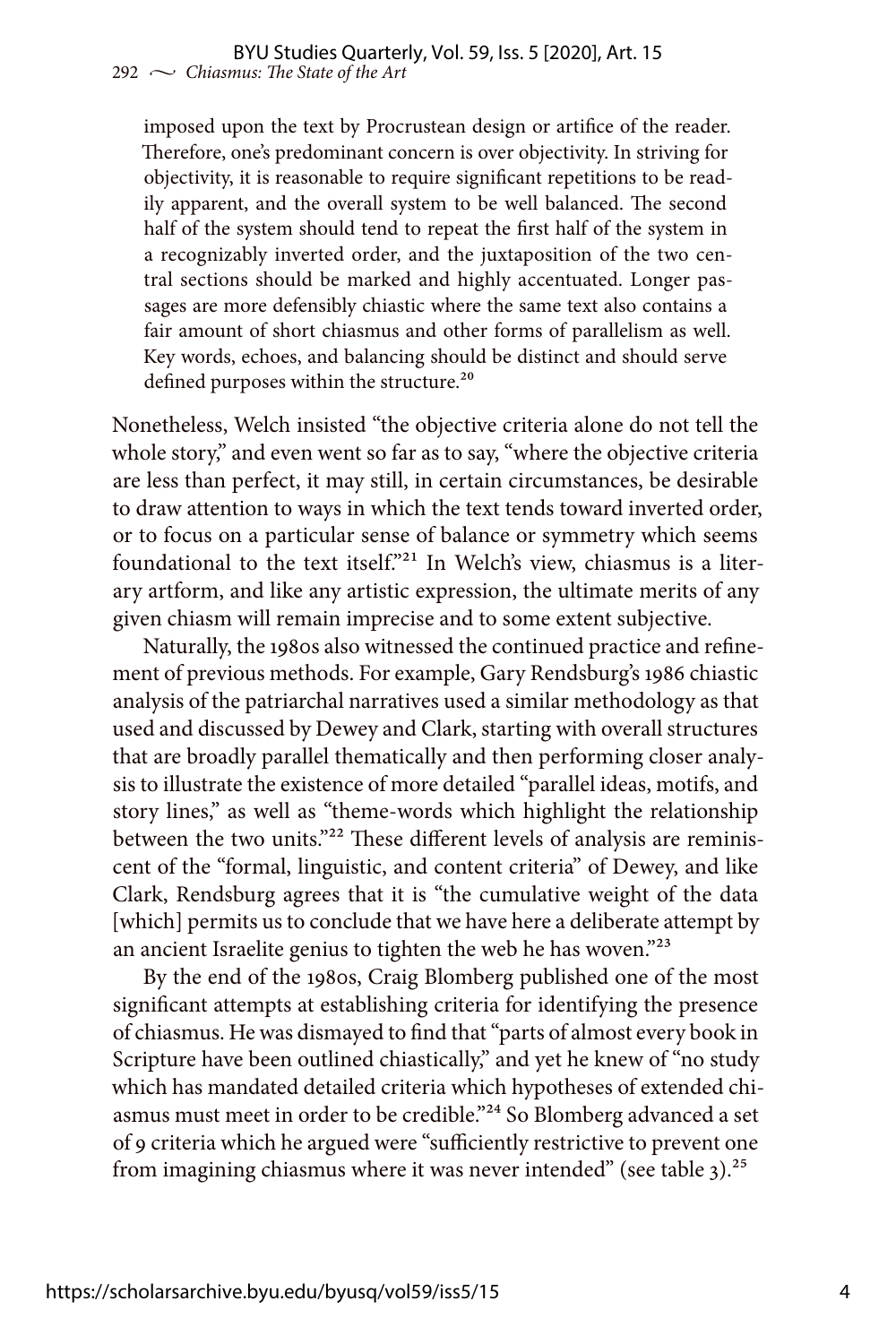## **Table 3: Blomberg's Criteria for Detecting Extended Chiasmus**

- 1. There must be a problem in perceiving the text with more conventional structures.
- 2. There must be clear parallelism between the two "halves."
- 3. Verbal and conceptual parallelism should characterize most of the corresponding pairs.
- 4. Verbal parallelism should involve central or dominant imagery or terminology, not trivial words.
- 5. Verbal and conceptual parallels should involve words/ideas not regularly found elsewhere within the chiasm.
- 6. The more correspondences between passages opposite each other, the stronger the proposal.
- 7. The chiasm should divide at natural breaks in the text.
- 8. The center is the climax, and should be a significant passage worthy of that position.
- 9. Ruptures in the chiasm should be avoided.

Unlike the previous efforts of Lund and Clark, Blomberg's criteria provided some clear measures that could be used in evaluating the merits of chiastic arrangements and thus marked a significant step forward. Yet Blomberg was careful to note:

These nine criteria are seldom fulfilled *in toto* even by well-established chiastic structures. . . . Granted that some exceptions should be permitted, the more of these criteria which a given hypothesis fails to meet, the more skeptical a reception it deserves. Conversely, a hypothesis which fulfills most or all of the nine stands a strong chance of reflecting the actual structure of the text in question.26

As the 1990s rolled around, several additional studies in chiasmus and the literary structure of biblical texts more broadly were published. Mike Butterworth's *Structure and the Book of Zechariah* (1992), John Breck's *The Shape of Biblical Language* (1994), and Ian Thomson's *Chiasmus in the Pauline Letters* (1995) each made important contributions to chiastic studies.<sup>27</sup> Both Butterworth and Thomson sought to establish more rigorous methods for identifying chiasmus. Butterworth did so by arguing for a systematic approach, which analyzed the text for breaks *before* structural considerations, gathered *all* repetitions, sifted them based on their importance, and weighed the conclusions of other scholars.<sup>28</sup>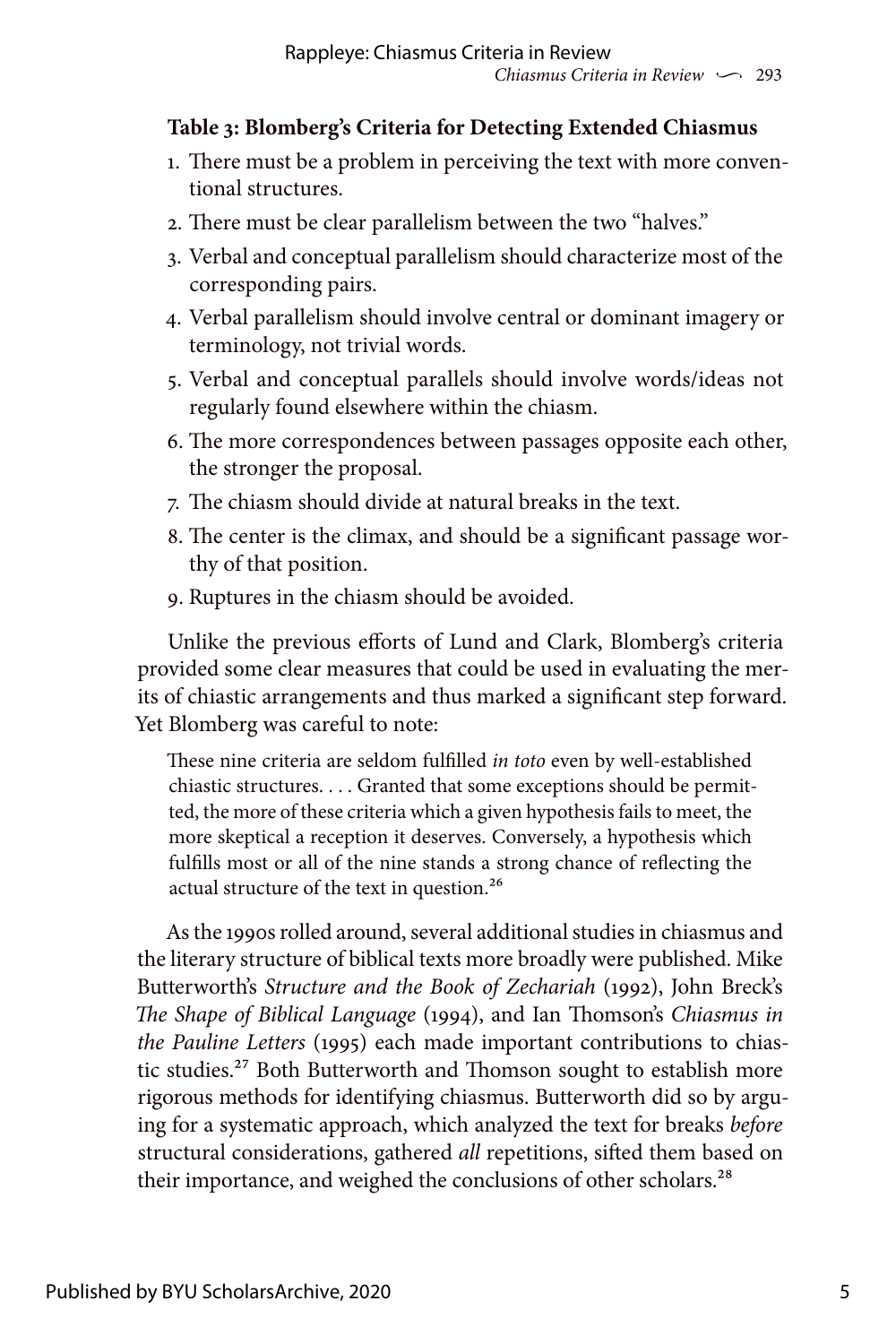Thomson, on the other hand, attempted to revise and add to Lund's laws, rebranding them as "characteristics" and eliminating some and adding new ones in their place. He then further supplemented them with a list of "requirements and constraints" which every chiasm must meet (see table 4).<sup>29</sup> Yet Thomson admitted, "As more confidence is gained in the understanding of the nature of New Testament chiasmus, there may be a case for relaxing some of these constraints, since it is possible so to overemphasize them that a new kind of strait-jacket is created."30

## **Table 4: Thomson's Characteristics, Requirements, and Constraints of Chiasmus**

- **1. Characteristics**
	- a. Chiasms frequently exhibit a shift at, or near, the center.
	- b. Chiasms are sometimes introduced or concluded by a frame passage.
	- c. Passages which are chiastically patterned sometimes contain directly parallel elements.
	- d.Identical ideas may occasionally occur in the extremes and at the center of a chiasm.
	- e. Balancing elements are normally of the same approximate length.
	- f. The center often contains the focus of the author's thought.

#### **2. Requirements**

- a. The chiasm will be present in the text as it stands, without unsupported textual emendation.
- b.The symmetrical elements will be present in precisely inverted order.
- c. The chiasm will begin and end at a reasonable point.

### **3. Constraints**

- d.Chiasm by headings should be discouraged.
- e. Selective use of commonly occurring words is often a questionable procedure.
- f. Non-balancing elements, if present, must be very carefully accounted for.
- g. Exegetical evidence must be presented to support a chiasm's presence.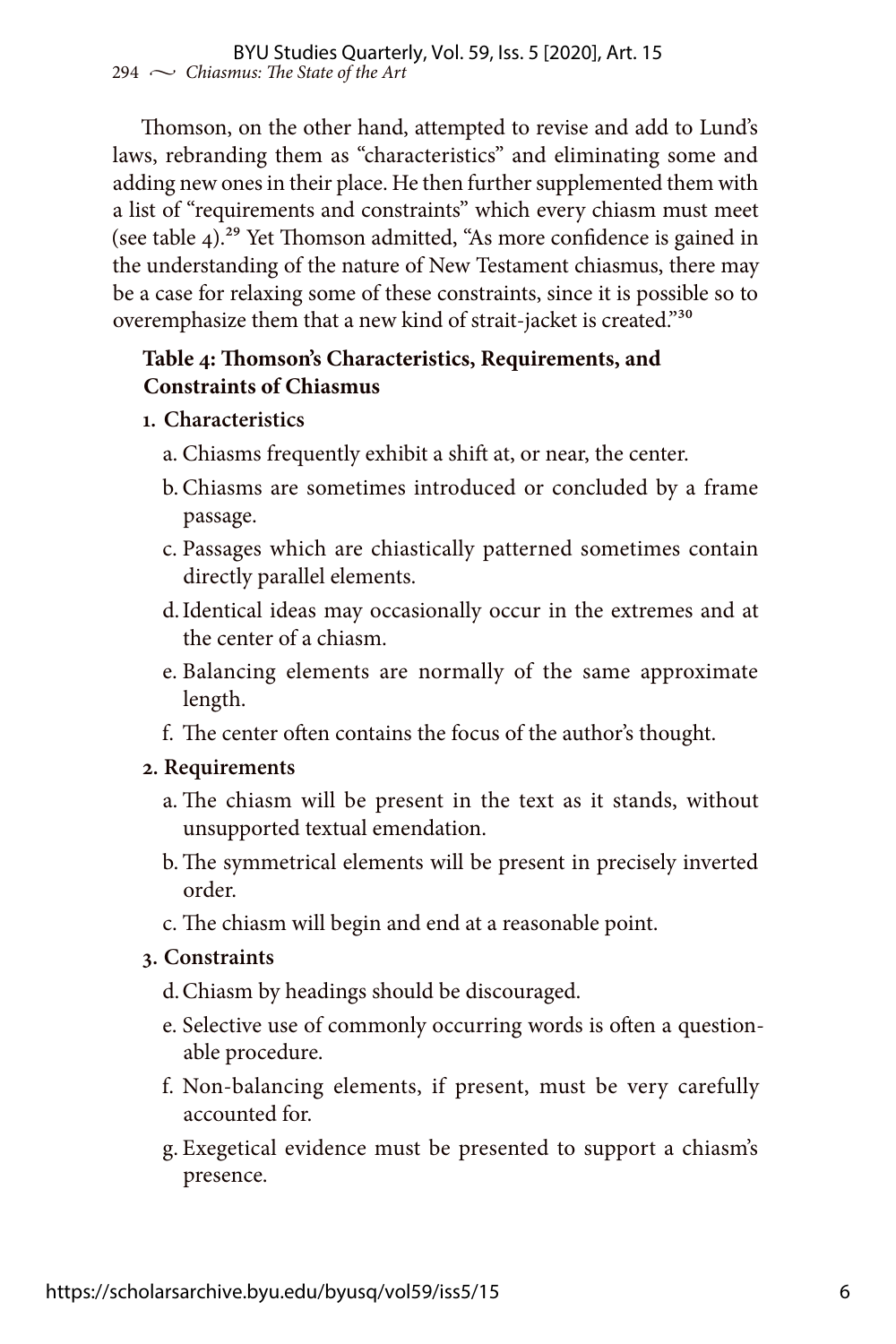For Thomson, exegesis is the ultimate barometer for judging the merits of a chiasm. It is not enough for there to be a chiastic-looking pattern in the text—there must be meaning and purpose to that pattern. Hence, Thomson also laid out what he called a "two-step methodology" for identifying chiasms: (1) "identify a pattern which is potentially chiastic"; (2) "test the suggested pattern at the conceptual level by exegesis in order to validate the hypothesis."31

John Breck also built on Lund's laws but went in a considerably different direction. Reducing the seven laws to only four, Breck did not seek to create criteria that could be used to identify chiasms with mechanical certainty but rather sought to infuse chiasmus with even greater meaning. To Breck, chiasmus is "a rhetorical helix: a three-dimensional spiral that progresses with increasing intensity about a central axis or focus of meaning."32 Thus, Breck trimmed Lund's laws down to four (see table  $5^{33}$  and rewrote what was left so that they would build on one another, culminating in the fourth law, which states: "The resultant concentric or spiral parallelism, with progressive intensification from the extremities inward, produces a helical movement that draws the reader/ hearer toward the thematic center."<sup>34</sup> In Breck's mind, chiastic patterns should produce "a *helical* effect that on the one hand produces the forward or focusing movement from line to line and strophe to strophe, and on the other provides *meaning* to the passage by focusing upon . . . its thematic center."35

### **Table 5: Breck's Four Laws of Chiasmus**

- 1. Chiastic units are framed by inclusion.
- 2. The central element (or pair of elements) serves as the pivot and/ or thematic focus of the entire unit.
- 3. A heightening effect occurs from the first parallel line or strophe to its prime complement.
- 4. The resultant concentric or spiral parallelism, with progressive intensification from the extremities inward, produces a helical movement that draws the reader/hearer toward the thematic center.

John Welch continued to more fully develop his criteria over time and in 1995 published a set of fifteen criteria (see table  $6$ ).<sup>36</sup> Still valuing the artistic aspect of chiastic writing, Welch sought to bring together both the objective and the subjective factors—including the beauty and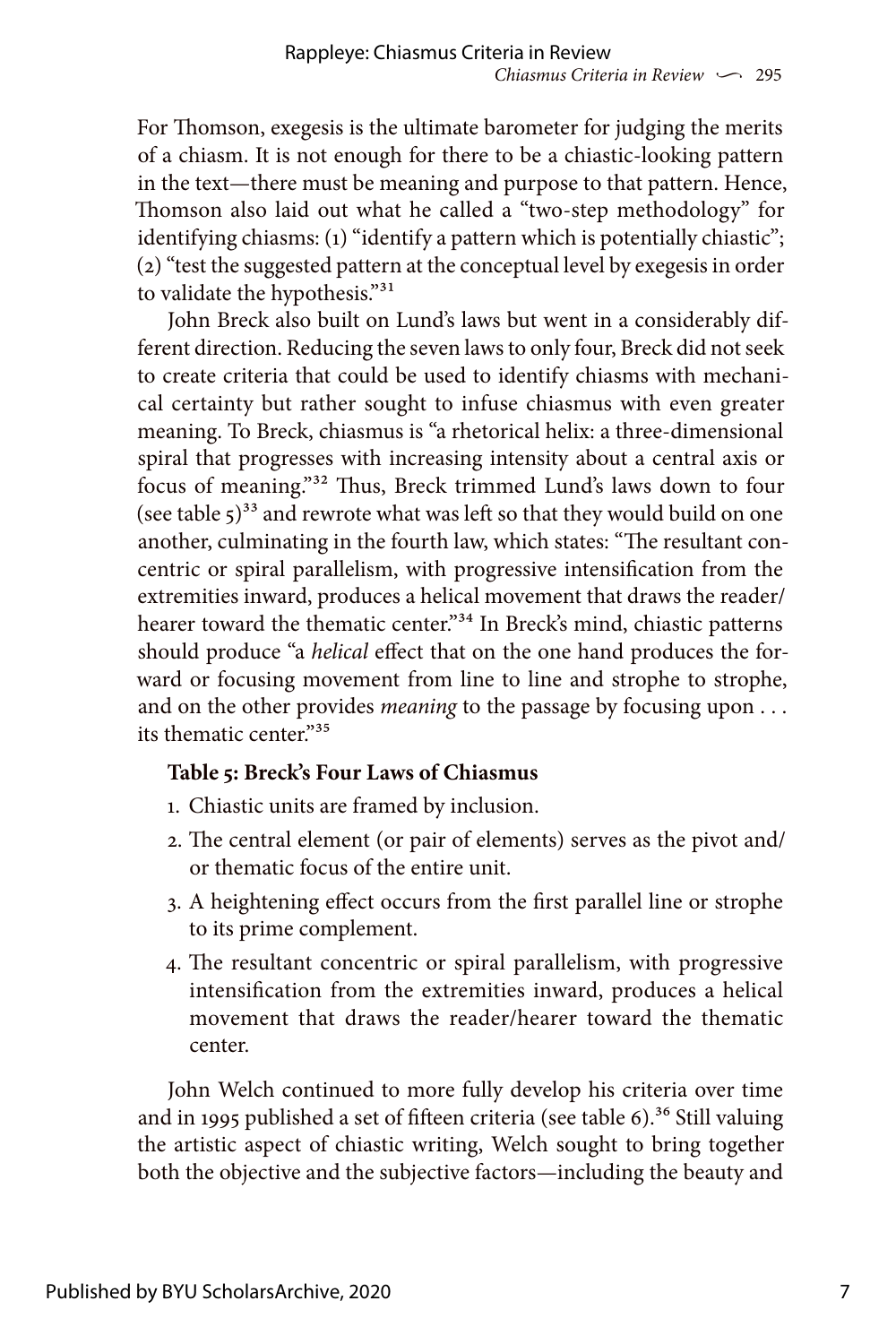aesthetics (criterion 15) of an arrangement. "Most aesthetic forms of literature and art," Welch reasoned, "do not lend themselves easily to formulaic definition or complete description, and the chiastic form is no exception."37 Seeing a need for some flexibility in the analysis, Welch spoke of a "degree of chiasticity," instead of absolute *is* or *is not* terms.38 A text that meets many or most of the fifteen criteria would have a high degree of chiasticity, while one which meets few of the criteria would have a low degree of chiasticity.

### **Table 6: Welch's Criteria for Identifying and Evaluating Chiasms**

- 1. Objectivity: To what degree is the proposed pattern clearly evident?
- 2. Purpose: Is there an identifiable literary reason to employ chiasmus?
- 3. Boundaries: Does the chiasmus conform to the literary units of the text?
- 4. Competition with Other Forms: Are there other literary patterns present?
- 5. Length: How many keyword pairs are part of the pattern?
- 6. Density: How many words between the key terms in the pattern?
- 7. Dominance: Are the key terms the dominant terms in the passage?
- 8. Mavericks: Are the key terms repeated outside the pattern?
- 9. Reduplication: Is there frequent, extraneous repetition within the passage?
- 10.Centrality: Is the center the key turning point of the passage?
- 11. Balance: How evenly does the passage split from the central element?
- 12. Climax: Is the central element the focal climax of the passage?
- 13. Return: Do beginning and end combine to provide a sense of return?
- 14.Compatibility: Is it compatible with the author's overall style?
- 15. Aesthetics: Is there a certain beauty and artistic quality?

Additional considerations came from those who are skeptical of chiastic analysis, although they do not completely reject the existence of extended chiasms. In 1996, Mark J. Boda produced a list of errors often committed by those proposing chiasms.<sup>39</sup> David P. Wright expanded on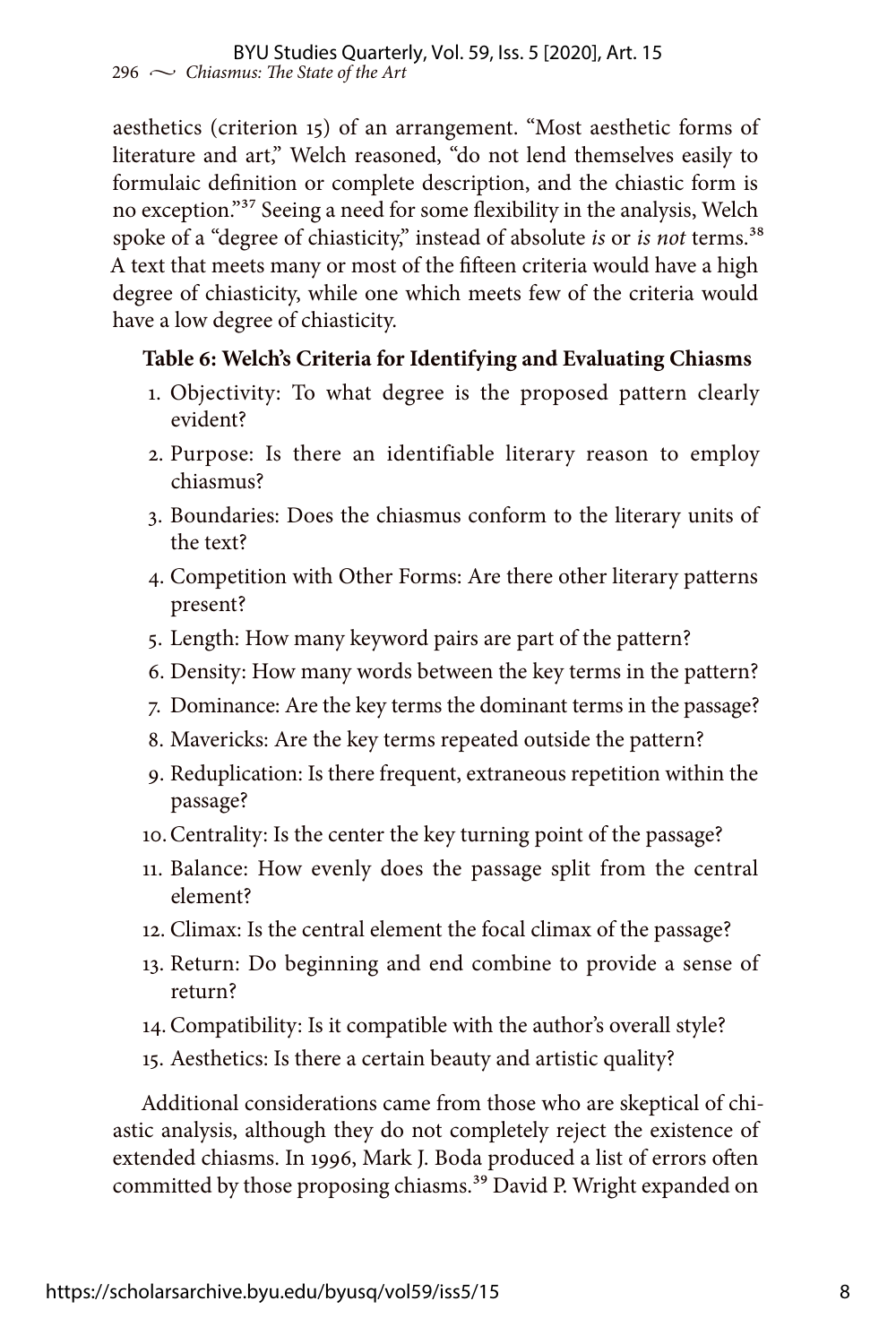Boda's list of errors in 2004, dubbing violations "chiasmus fallacies."40 These errors or fallacies are not criteria, per se, but they create a kind of reverse criteria by identifying what chiasms are not, at least in the view of Boda and Wright (see tables 7 and 8).<sup>41</sup>

# **Table 7: Boda's Errors in Rhetorical Analysis of Chiasmus**

## **a. Errors in Symmetry**

- 1. Lopsided Design: patterns are lopsided, with length of units varying from half a verse to several verses
- 2. Irregular Arrangement: irregular or nearly regular structures
- 3. Atypical Patterns: unique patterns that differ from common chiastic patterns

## b. Errors in Subjectivity

- 1. Arbitrary Omission and Inclusion: items are chosen in paired elements, but deemed insignificant when appearing elsewhere in the pattern
- 2. Questionable Demarcation: section and passage limits are set to fit the pattern
- 3. Arbitrary Labeling: items are labeled arbitrarily to fit into a chiastic pattern
- 4. Metrical Maneuvering: delineation of the meter is susceptible to the individual reader
- 5. Methodological Isolation: alternative reasons for the pattern are ignored
- c. Errors in Probability
	- 1. Frequency Fallacy: alternative reasons for repetition of high frequency or technical terms are ignored.
	- 2. Accidental Odds: gender, number of nouns, parts of speech, etc. often form patterns by accident
	- 3. Metrical Consistency: evenness of line length increases the odds of having matches in meter on each side of the center, giving a false impression of chiastic structuring

## d.Errors in Purpose

- 1. Purposeless Structure: the structure has no purpose or effect
- 2. Presupposition That Center Is Important: falsely assuming that the center of the structure is the center of thought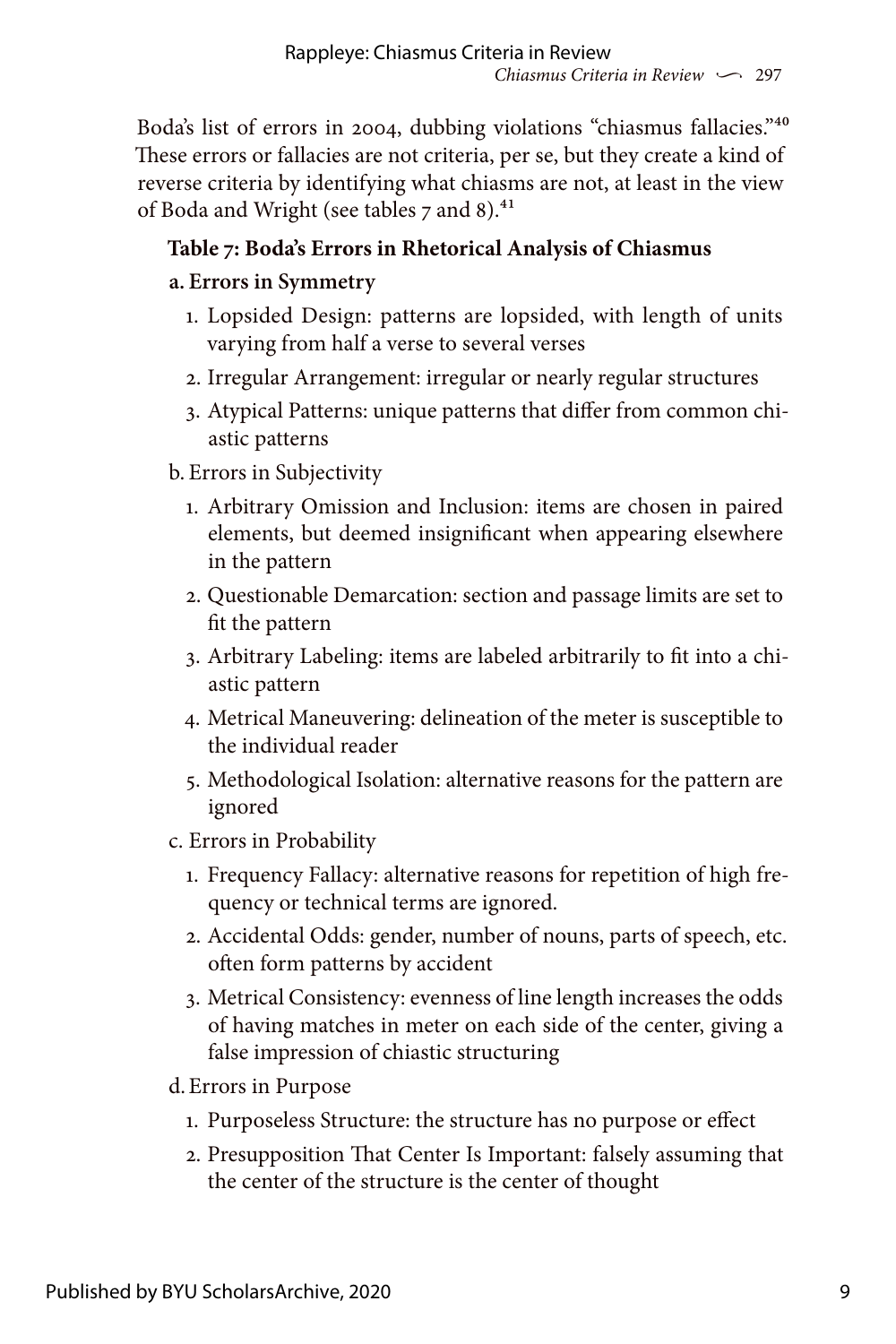### **Table 8: Wright's Chiasmus Fallacies**

#### **a. Errors in Symmetry**

- 1. Lopsided Design/Chiastic Imbalance: members are of unequal length, or paired elements vary in length from one another
- 2. Irregular Arrangement: partial chiasms, or inexact or convoluted designs

#### b. Errors in Subjectivity

- 1. Omission of Conflicting Evidence: ignoring comparable elements that do not fit the pattern
- 2. Arbitrary Labeling/Chiastic Harmonization: wording descriptions to establish pattern or hide inconsistencies
- 3. Ignoring Full Context: using only part of a text while ignoring the rest
- 4. Arbitrary Division (Chiastic Dissimilation): subdividing a passage that is coherent to provide a correlation with two paired members
- 5. Dissociation of Like Members: not pairing two elements that could be paired
- 6. Inconsistency of Pairing Criteria: associating different pairs on the basis of different similarities
- 7. Non-dominant or Common Elements: using ordinary words or ideas
- 8. Frequency Fallacy: using necessarily repeated technical terms or genre features
- 9. Atypical Patterns and Techniques: considering an untypical or unique pattern or element structurally significant
- 10.Questionable Demarcation: demarcating a chiastic structure that does not fit the range of a passage as determined by other methods
- 11. Methodological Isolation: ignoring other explanations that may exist for the ordering of material
- 12. Overlapping Chiastic or Other Literary Structures: proposing a chiastic structure where multiple conflicting or overlapping structures exist
- 13. Argument from Design: assuming that a structure must be intended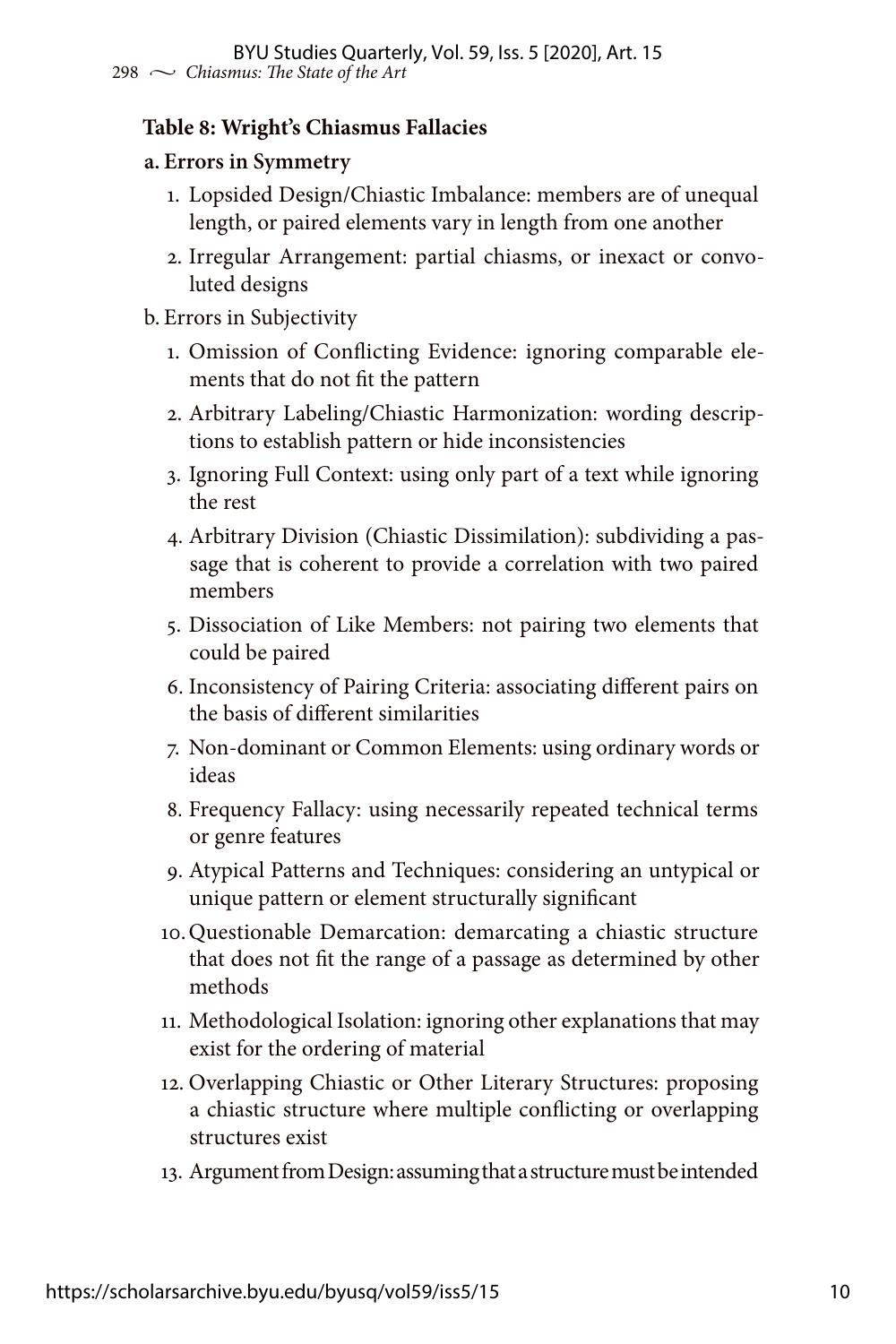- 14. Metrical Maneuvering: adjusting metrical analysis to make the structure work
- c. Errors in Probability
	- 1. Accidental Odds: paired elements and larger chiastic forms may exist by coincidence
	- 2. Metrical Consistency: coincidence in metrical similarity is possible, especially when line length is similar throughout the composition

d.Errors in Quantity and Scope

- 1. Large Passage: the larger the passage, the greater the chance of finding coincidental chiasms
- 2. Simple Structure: an undeveloped structure may occur by chance (for example, a-b-a′)
- e. Errors in Meaning and Purpose
	- 1. Purposeless Structure: not defining or finding a purpose or effect for the structure
	- 2. False Purpose and Meaning: attributing a skewed purpose or meaning; going beyond the plain meaning of the text

It seems important to note, however, that like many of those proposing criteria lists, Wright includes the caveat, "Obviously these observations cannot be used mechanically to prove or disprove the presence of chiasmus by their absence or presence. They have to be employed as guidelines for consideration in the study of any given passage."<sup>42</sup>

In 1999, David Dorsey published *The Literary Structure of the Old Testament,* which included a detailed introductory section, laying out step-bystep how he goes about identifying the structure of a passage.<sup>43</sup> While this process is not easily reduced to a simple list of criteria, as part of his larger discussion of methods he does produce a list of ten "guidelines" for identifying the structure of a passage (table  $9$ ).<sup>44</sup> These guidelines ultimately represent only one facet of Dorsey's multi-step, multi-tiered approach. Dorsey's method, however, is driven by a single, overriding concern: "'Would people in the original audience . . . have perceived its arrangement as I have analyzed it?' If the answer to this question is uncertain, the analysis should be reevaluated."<sup>45</sup>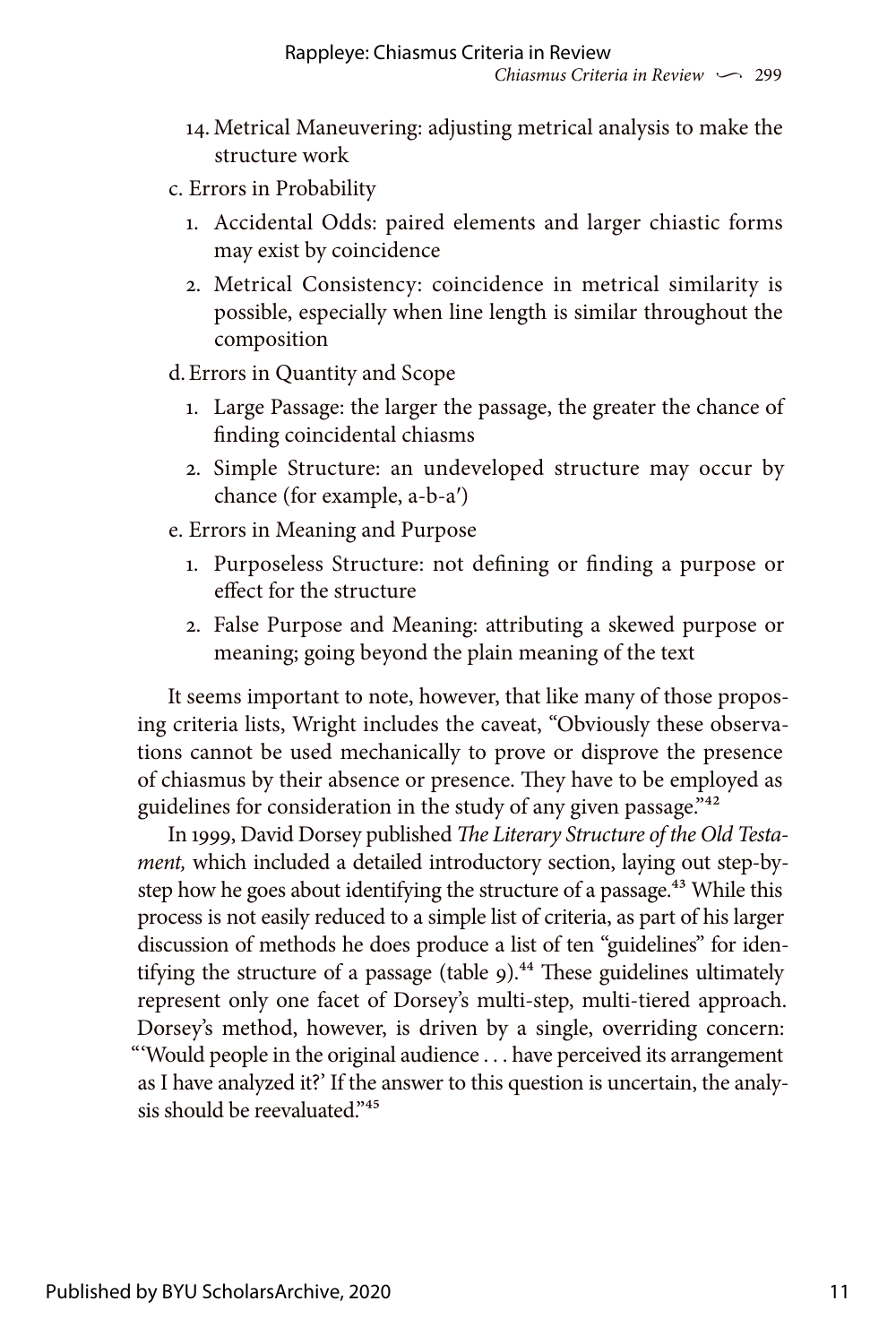### **Table 9: Dorsey's Guidelines for Analyzing the Arrangement of Textual Units**

- 1. Objective Links: Identify (near) verbatim repetition of place, time, characters, genre, etc.
- 2. Prominent Links: Consider echoes established by features that are prominent in both units
- 3. Multiple Links: Spot links established by several different shared elements in both units
- 4. Unique Links: Associate echoes created by features that are unique to the two units
- 5. Easily Perceived Links: Recognize links that an ancient audience could have easily noticed or recognized
- 6. Author's Agenda: Identify links that further the author's agenda or intended message
- 7. Danger of Forcing Loose Ends: Resist the temptation to force loose ends into a perceived pattern
- 8. Danger of Rearranging Texts: Avoid patterns that require the text to be rearranged
- 9. Danger of Reductionism: Avoid reducing all units to the same pattern
- 10.Analyses of Other Scholars: Consider the analyses of others which differ from your own

A year later, Wayne Brouwer's *The Literary Development of John 13–17*  paid careful attention to method, providing a review of past approaches to criteria and ultimately adopting Blomberg's criteria in his own analysis.46

By the turn of the millennium, inattention to criteria and method in chiastic analyses had become a far less common problem. Indeed, now, a new kind of problem emerged: the proliferation of varying sets of criteria. Every new graduate student who took up chiasmus in any way in their dissertation would spend some time working out some form of criteria.47 Chapter 2 in Steven R. Scott's 2010 doctoral dissertation, for example, engaged in a probability analysis of chiastic structures which yields seven proposed criteria.48

In 2016, doctoral student James Patrick proposed seven criteria adapted from the intertextual studies of Richard Hays (see table 10).<sup>49</sup> There is a certain brilliance in this approach because chiasmus can be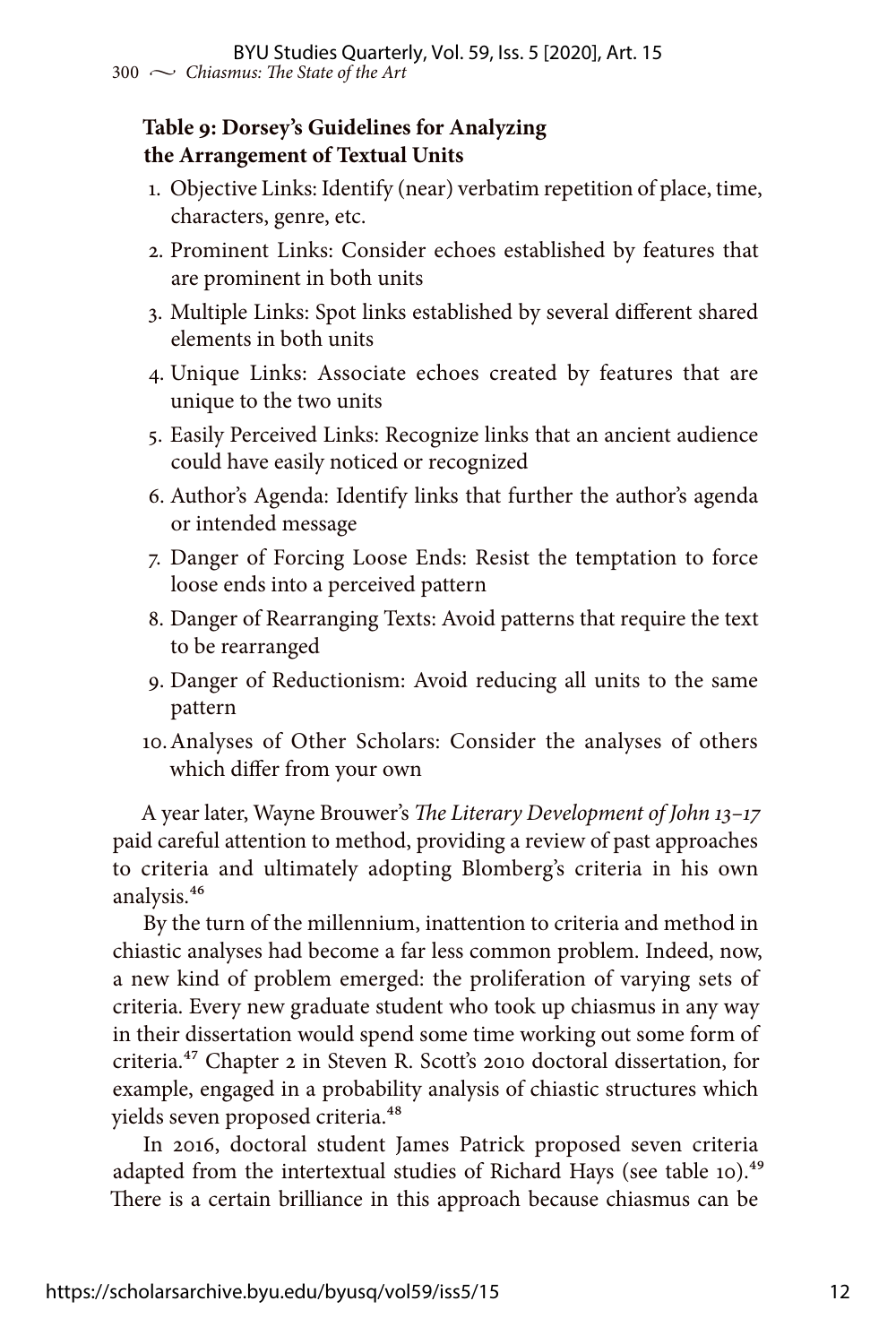seen as a type of intratextuality—that is, chiastic patterns are ultimately about the internal relationships within the text. Further setting Patrick's work apart is his effort to not only establish criteria themselves, but also to establish "stages of assessment," wherein the *order* in which the criteria are applied is laid out.<sup>50</sup> He thus gives higher priority to specific criteria.

# **Table 10: Patrick's Criteria for Establishing Intratextuality**

- 1. Balance: The two episodes should be parallel with each other alone, at an equivalent position, and of similar length
- 2. Volume: There should be multiple parallels between the two episodes, both verbal and conceptual, with paralleled elements that do not feature regularly at other points
- 3. Weight: The parallels should be between weighty elements in each episode rather than inconsequential details
- 4. Trademarks: Types of parallels at work should be specified, thus building up trademark techniques of the author
- 5. Integrity: Messages communicated through parallelism between episodes should be consistent with overall structure
- 6. Agreement: The majority of parallels should be able to be reinforced with reference to the work of other scholars
- 7. Satisfaction: Parallels should be satisfying to both lay readers and scholars

## **Can a Consensus Emerge? Identifying Six Commonly Mentioned Criteria**

Clearly, there are a number of challenges within chiastic studies, and the discussion about how to identify chiasms continues.<sup>51</sup> But pointing out the many different lists of criteria floating around overstates the level of disarray and confusion. Even though there is no universally accepted set of criteria, several common threads run throughout the various proposals. Based on my survey of the literature, I have identified some of the most widely agreed upon criteria, shown in table 11.<sup>52</sup>

# **Table 11: Six Commonly Agreed on Criteria for Evaluating and Analyzing Chiasms**

- 1. Chiasms should conform to natural literary boundaries.<sup>53</sup>
- 2. A climax or turning point should be found at the center.<sup>54</sup>
- 3. Chiasms should display a relatively well-balanced symmetry.<sup>55</sup>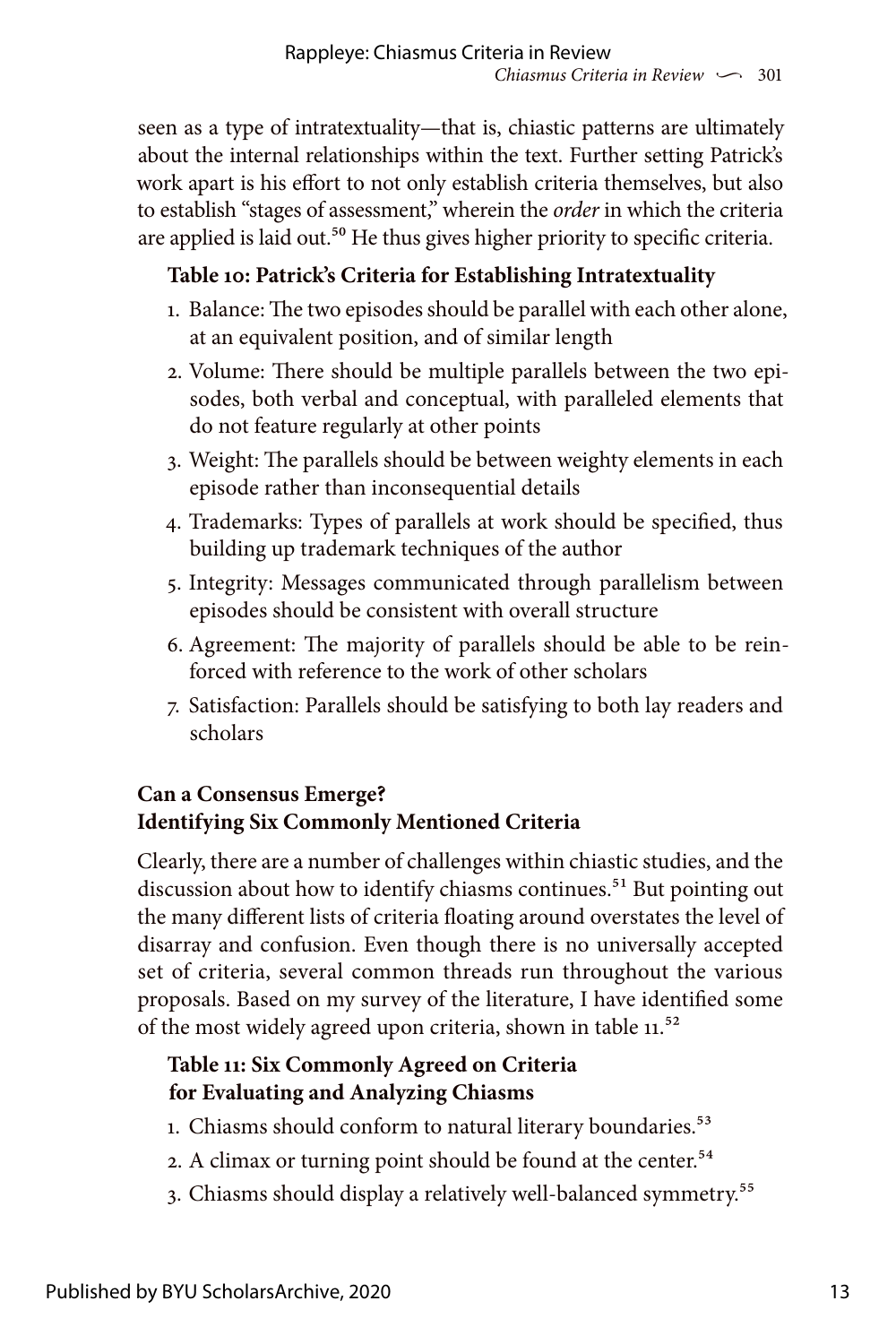- 4. The structure should be based on major keywords, phrases, or themes<sup>56</sup>
- 5. Chiasms should manifest little, if any, extraneous repetition or divergent materials.<sup>57</sup>
- 6. The chiastic order should typically not compete with other strong literary forms.<sup>58</sup>

Does this list represent the very best set of criteria? Perhaps not. It does, however, represent the ideas that have proven to have broad utility in the eyes of several different analysts. As one set of criteria after another gets critically examined and replaced, these six criteria persist again and again in the literature, and some weight stands behind each of these criteria.

Still, this should not be mistaken for an emerging consensus. One or more of these criteria has been challenged in recent years, and no criterion is *universally* accepted. At the very least, these six criteria represent common ground. While no one scholar may agree with the list in its entirety, every scholar probably agrees with *something* on this list—and hopefully two, or three, or more. As such, it may at least provide scholars with somewhere to start moving forward.

### **What Still Needs to be Done in the Study of Chiastic Criteria?**

In light of this review of the literature on chiasmus criteria, a number of persistent issues and questions come to mind, which may need to be addressed at some point in the future, not the least of which is figuring what a chiasm *is*, exactly.<sup>59</sup> We need to know something of what it is we are looking for, if we are going to be able to evaluate the merits of any criteria proposing to help us find it. A basic definition of chiasmus was introduced above, but some would consider such a definition inadequate, and there are good reasons why. Is really *any* inverted pattern of parallels a chiasm, even accidental or meaningless ones? If so, then those are certainly not the *type* of chiasms we are trying to find. Breck, Thomson, and others contend that chiasms, by definition, have meaning; if that is true, then useful criteria need to reflect that (and many of them do).

Related to questions of meaning are questions of intentionality—and this is usually what chiasmus criteria are most specifically aiming to resolve. The goal is to identify structures that are *deliberate,* not *accidental.* While some authors might sometimes refer to "accidental chiasms,"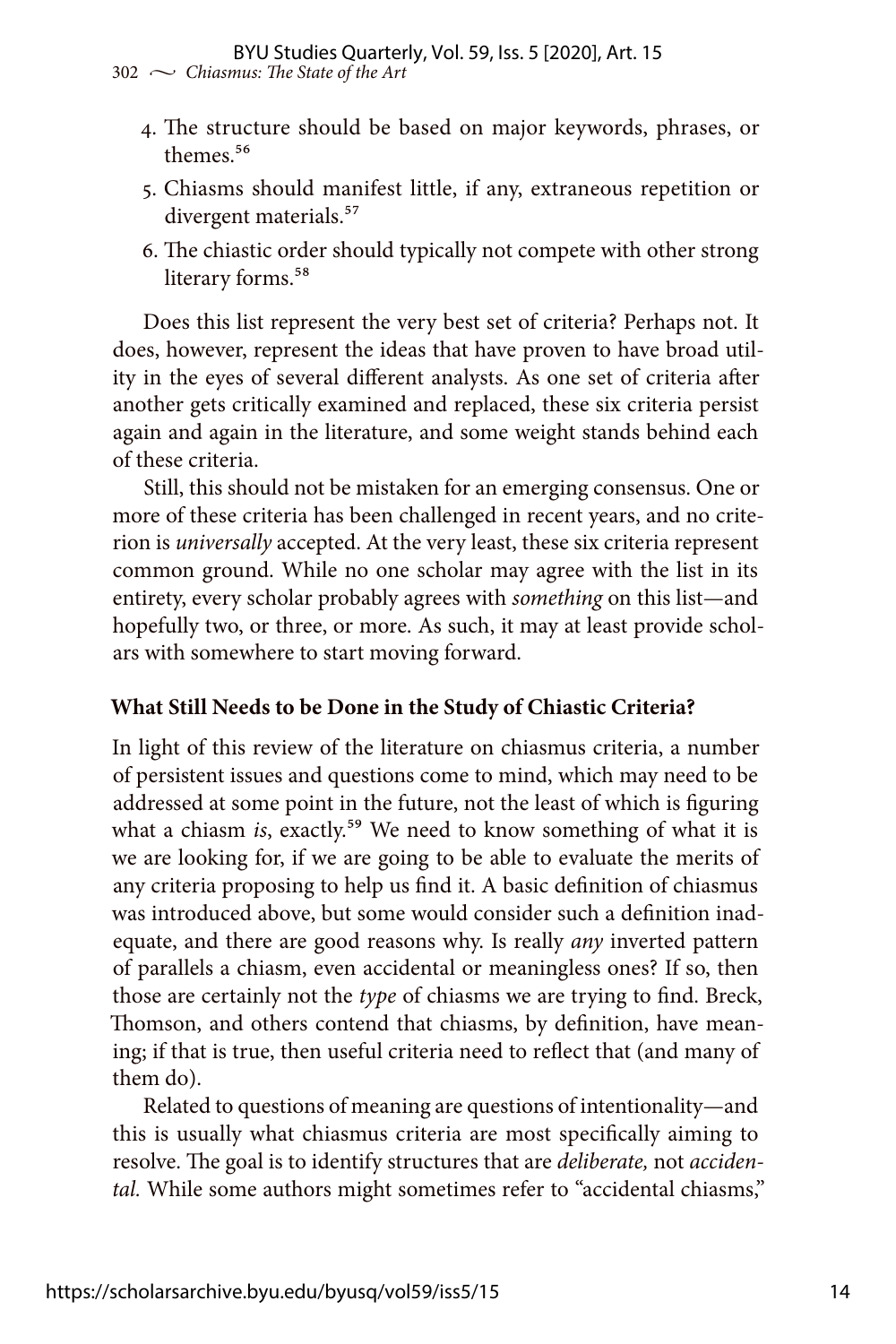I would contend that intentionality should, like meaning, be built into the definition. While random, accidental inverted patterns sometimes occur, these are not what we are seeking to discover and should not be considered true chiasms. Chiasms that are worth studying are intentional, purposeful structures used by an author deliberately to give a passage weight, meaning, and beauty. But questions still arise as to what this means.

Put in terms of intentional vs. accidental, I think most agree that intentional is what we are looking for. But is there a difference between intentional and *conscious* chiasms, or accidental and *subconscious* chiasms? Some have suggested that just as native speakers of a language naturally and unconsciously speak in accordance with many complex and orderly rules of syntax and grammar, so might a scribe immersed in a literary culture which favors chiasmus use it unconsciously.60 Is such use accidental? Musicians and artists similarly create beautiful works of art and music in accordance with already existing rules of order, but the person creating the music or art may not be consciously aware of all those rules. Yet, although the rules were followed only subconsciously, no one would assert that the final product was an accident or the result of random chance, and certainly the musical or artistic rendition is often still beautiful and worthy of notice as a work of art.<sup>61</sup> What about chiasmus? Can chiasms be composed subconsciously that are still deliberate, meaningful, and beautiful?

Terminological issues, as well, could benefit from some careful discussion among scholars. A number of terms other than *chiasmus* have been used in reference to inverted parallelism, such as symmetrical parallels, concentric symmetry, antimetabole, palistrophe, envelope structures, and ring form. Are these all merely synonyms for chiasmus, or are there nuances of meaning that differentiate them? It seems to depend on whom is using the term. Some use *chiasmus* as a catch-all term for all forms of reverse symmetry, while others consider it one of many different types of inverted parallels. For example, some would differentiate between inverted patterns that have a single element in the center (a-bc-b-a) from those with two elements in the center (a-b-c-c-b-a), with only the latter being a chiasm and the former considered a concentric pattern.62 There even seems to be disagreement on how to use *chiasmus* vs. *chiasm,* with some treating the terms as synonymous while others use them in distinct ways.<sup>63</sup> These terminological issues are not often discussed in the literature, but scholars could benefit from greater terminological precision, which often brings greater clarity to the exposition of any subject.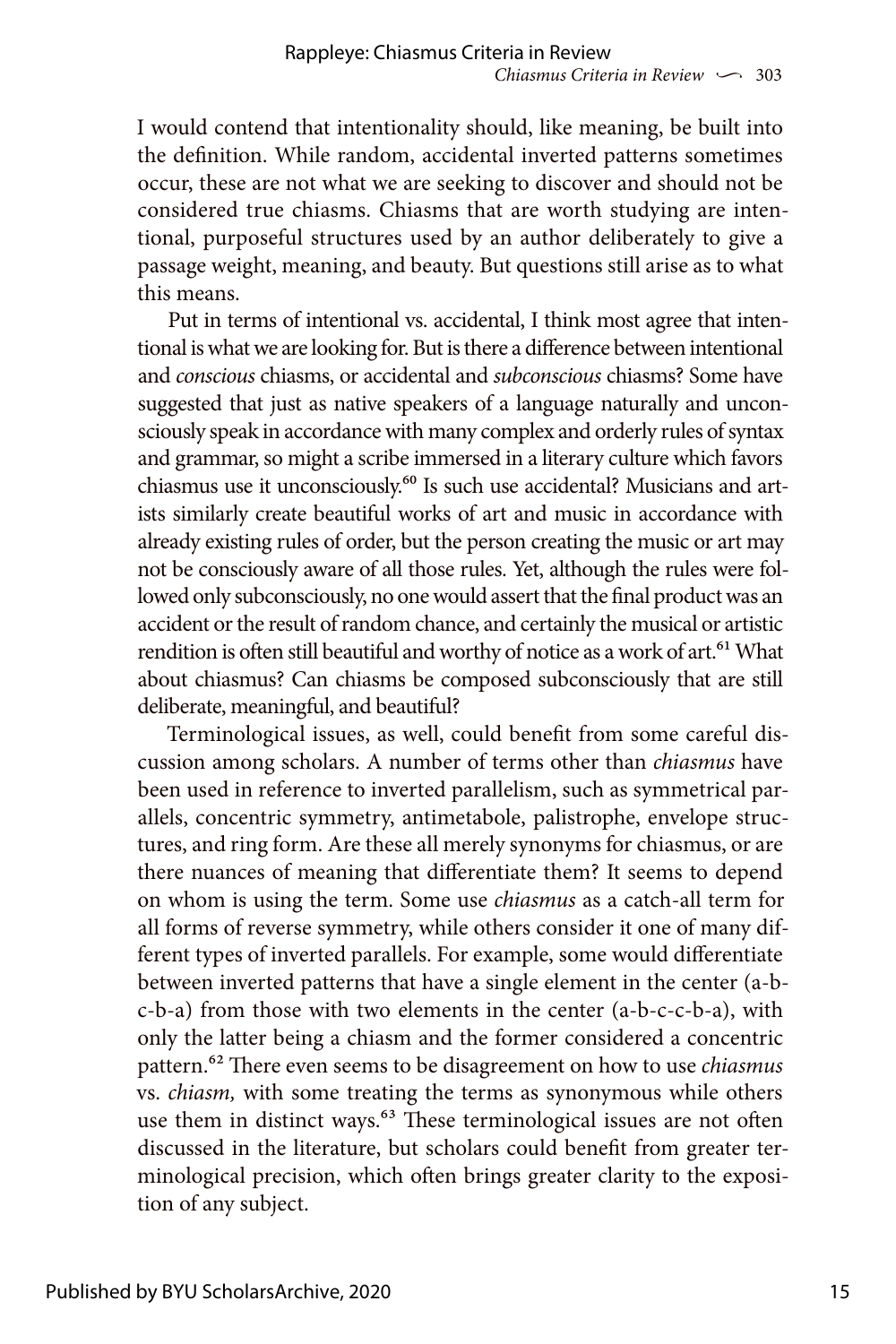There may also be a need for clarifying and identifying separate criteria for chiasmus in different cultures. Is the use of chiasmus in the New Testament the same as the use of chiasmus in the Old Testament? What about chiasmus in the broader Greco-Roman or ancient Near Eastern cultures? If there are differences in how chiasmus functions transculturally, does that have any impact on how it is identified? What about the use of chiasmus beyond the sphere of "the biblical world," such as in the works of Beowulf or Shakespeare?<sup>64</sup> In the 1980s, Allen Christenson identified chiasmus in the Popol Vuh, the sacred book of the K'iche' Maya,<sup>65</sup> and since that time Gretchen Whalen has stated that "chiasmus ... is the culmination of Maya literary style."<sup>66</sup> How might understanding the way chiasmus is used in Maya literature and other cultures from outside the biblical world inform the discussion of chiasmus criteria?

This brings up issues of descriptive vs. prescriptive criteria—something that comes up in the literature, particularly as a criticism of Lund, Breck, and others. Criteria like the "laws" of Lund and Breck are seen as only *describing* how chiasmus works and functions, not *prescribing* its identifying characteristics. For the most part, I agree that this observation is accurate. At the same time, however, *if* chiasmus is known to function a certain way, and a proposed chiasm *does not* work that way, would that not be evidence that it is not a chiasm at all? Do descriptive criteria not then become prescriptive in that case? It would seem that anything which accurately describes chiasmus can help to accurately prescribe chiasmus. But the catch is "accurately"—and this is where a deeper problem surfaces. In order to identify chiasms, you have to know what a valid chiasm is. You can only know what a valid chiasm is, however, if you have identified valid chiasms to study. But you cannot identify valid chiasms without already knowing what a valid chiasm is and what it looks like. A certain amount of circularity exists in this process; greater awareness in dealing with this issue may be called for going forward.<sup>67</sup>

Finally, there is the tension of objective vs. subjective judgments in establishing criteria. This is strongly debated in the literature. Everyone wants to establish "rigorous criteria" that can resolve problems in identifying chiasms. But often, some of those criteria themselves involve subjective or interpretive judgments on the part of the readers, and over and over again analysts note that not all criteria need to be met. Generally, the desire for rigorous methods of identifying chiasms must be tempered with the reality that artistic expression is rarely confined to the rules outsiders wish to impose on it. How to be rigorous in identifying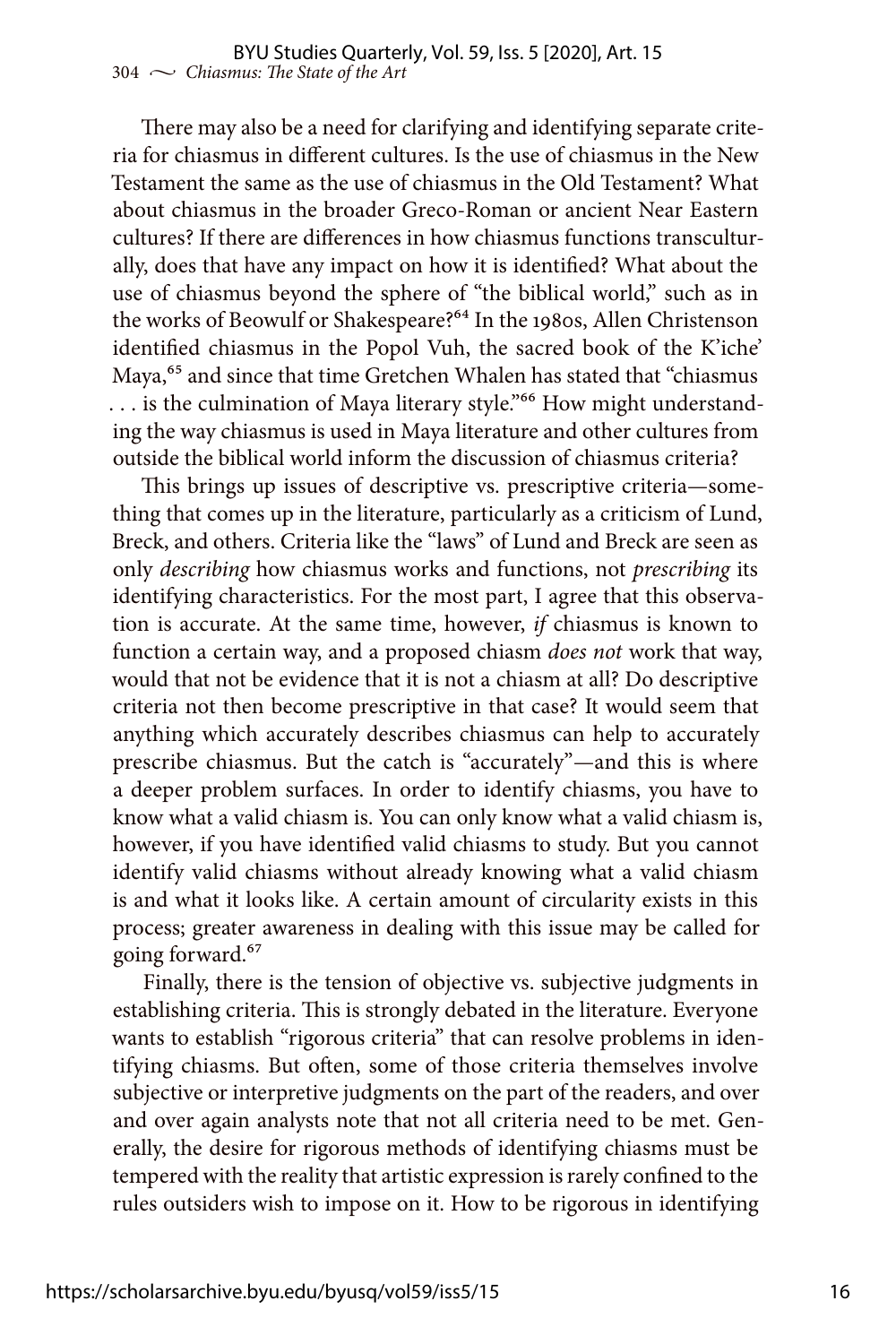chiasms while allowing ancient authors the flexibility to use this literary form as they saw fit will no doubt remain a subject of continued discussion and debate as this tool of literary criticism continues to be refined and moves forward.

#### *Notes*

1. I'd like to thank Stephen Ehat for sharing his extensive notes on various scholars and their criteria for identifying chiasmus. These were immensely helpful to me in preparing this short review.

2. John W. Welch, "Chiasm, Chiasmus: I. Ancient Near East and Hebrew Bible/Old Testament," in *Encyclopedia of the Bible and Its Reception* (ed. Hans-Josef Klauck; vol. 5; Boston: Walter de Gruyter, 2012), 78.

3. D. Joh. Alberti Bengelii, *Gnomon Novi Testamenti* (2 vols.; 3d ed.; London: David Nutt, 1850), 2:758–60. For an English translation, see John Albert Bengel, *Gnomon of the New Testament* (trans. Andrew R. Fausset et al.; 5 vols.; Edinburgh: T. & T. Clark, 1858–59), 5:396–99.

4. John Jebb, *Sacred Literature* (London: T. Cadell & W. Davies, 1820), 335–62.

5. The most significant of the nineteenth-century writers was probably John Forbes, *The Symmetrical Structure of Scripture* (Edinburgh: T. & T. Clark, 1854), 35–46.

6. Nils Wilhelm Lund, *Chiasmus in the New Testament: A Study in Formgeschichte* (Chapel Hill: University of North Carolina Press, 1942), 40.

7. This table paraphrases Lund's laws as given in Lund, *Chiasmus in the New Testament,* 40–41, using Lund's exact verbiage as much as possible so as to represent his ideas accurately. What Lund means by "system" is the chiasm itself, or what most today would call the chiastic structure.

8. Compare R. Alan Culpepper, "The Pivot of John's Prologue," *New Testament Studies* 27, no. 1 (1980): 6–7; Wayne Brouwer, *The Literary Development of John 13–17: A Chiastic Reading* (Atlanta: Society of Biblical Literature, 2000), 31; Steven Richard Scott, "Raising the Dead: Finding History in the Gospel Accounts of Jesus's Resurrection Miracles" (PhD diss., University of Ottawa, 2010), 60. Ian H. Thomson, in *Chiasmus in the Pauline Letters* (Sheffield, Eng.: Sheffield Academic Press, 1995), 26–27, attempted to rewrite Lund's laws in developing his own criteria.

9. Paul Gaechter, *Literary Art in the Gospel of Matthew* (trans. Lore Schultheiss; Provo, UT: BYU Studies, 2013), <https://chiasmusresources.org/literary-art-gospel-matthew>.

Neal Rappleye is a researcher, writer, and editor at Book of Mormon Central in Springville, Utah. He has published several papers in *Interpreter: A Journal of Latter-day Saint Faith and Scholarship* and is coeditor of *Knowing Why* (Covenant Communications). He is the primary author of many KnoWhy articles posted by Book of Mormon Central, including several related to chiasmus.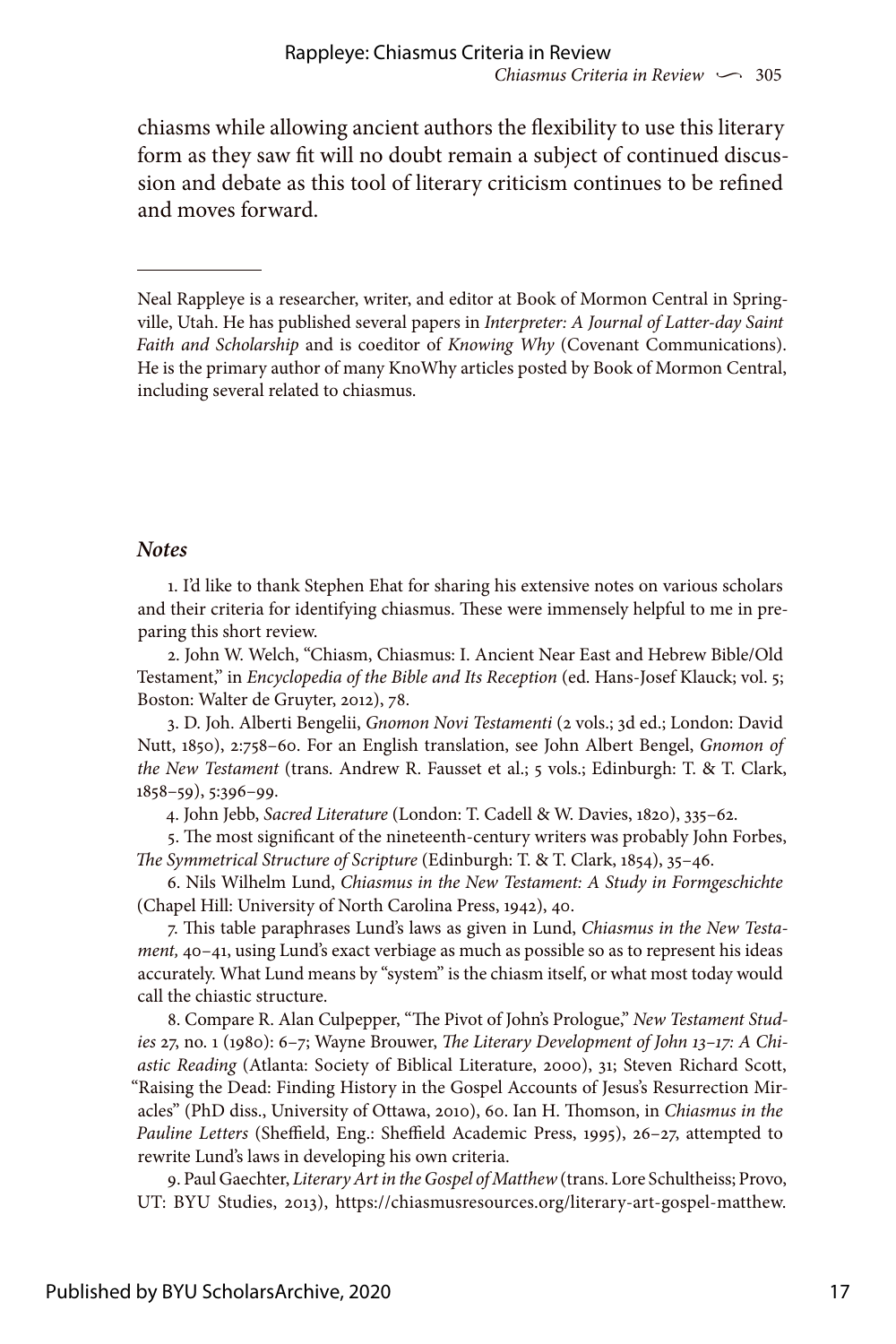Originally published as Paul Gaechter, *Die literarische Kunst im Matthäus-Evangelium* (SBS 7; Stuttgart, 1965).

10. Joanna Dewey, "The Literary Structure of the Controversy Stories in Mark 2:1– 3:6," *JBL* 92, no. 3 (1973): 394–401.

11. David J. Clark, "Criteria for Identifying Chiasm," *LB* 35 (1975): 63–72.

12. This table paraphrases criteria outlined in Clark, "Criteria," 63.

13. Clark, "Criteria," 65.

14. Clark, "Criteria," 65, 66.

15. Culpepper, "Pivot of John's Prologue," 6–9.

16. John W. Welch, ed., *Chiasmus in Antiquity: Structure, Analysis, Exegesis* (Hildesheim: Gerstenberg, 1981; repr. Provo, UT: Research Press, 1999).

17. Wilfred G. E. Waston, "Chiastic Patterns in Biblical Hebrew Poetry," in Welch, *Chiasmus in Antiquity,* 137.

18. David Noel Freedman, "Preface," in Welch, *Chiasmus in Antiquity,* 7.

19. John W. Welch, "Introduction," in Welch, *Chiasmus in Antiquity,* 13.

20. Welch, "Introduction," 13.

21. Welch, "Introduction," 13.

22. See Gary A. Rendsburg, *The Redaction of Genesis* (Winona Lake, IN: Eisenbrauns, 1986; 2d ed., 2014), 4. Rendsburg does not specifically mention or cite Dewey or Clark, but his approach is nonetheless similar.

23. Rendsburg, *Redaction of Genesis,* 50.

24. Craig Blomberg, "The Structure of 2 Corinthians 1–7," *CTR* 4, no. 1 (1989): 4, 5. Blomberg felt that Clark "promises more than he delivers" (5n7).

25. Blomberg, "Structure of 2 Corinthians  $1-\frac{7}{2}$ ," 5. Table 3 paraphrases the criteria outlined on pp. 5–7, using as much of Blomberg's verbiage as possible to present his ideas accurately.

26. Blomberg, "Structure of 2 Corinthians 1–7," 7, capitalization altered.

27. Mike Butterworth, *Structure and the Book of Zechariah* (Sheffield: JSOT Press, 1992); John Breck, *The Shape of Biblical Language: Chiasmus in the Scriptures and Beyond* (Crestwood, NY: St. Vladimir's Seminary Press, 1994); Thomson, *Chiasmus in the Pauline Letters.*

28. Butterworth, *Structure and the Book of Zechariah,* 60.

29. Thomson, *Chiasmus in the Pauline Letters,* 25–33. Table 4 paraphrases Thomson's characteristics, requirements, and constraints, relying on his own verbiage as much as possible to present his ideas accurately. The lowercase lettering for each criterion preserves the lettering used by Thomson.

30. Thomson, *Chiasmus in the Pauline Letters,* 32.

31. Thomson, *Chiasmus in the Pauline Letters,* 33–34.

32. Breck, *Shape of Biblical Language,* 58.

33. The criteria in table 5 directly quote the criteria headings used by Breck, *Shape of Biblical Language,* 335–39.

34. Breck, *Shape of Biblical Language,* 339.

35. Breck, *Shape of Biblical Language,* 42.

36. The criteria in this table paraphrase John W. Welch, "Criteria for Identifying and Evaluating the Presence of Chiasmus," *Journal of Book of Mormon Studies* 4 (Fall 1995): 1–14; republished in *Chiasmus Bibliography,* ed. John W. Welch and Daniel B. McKinlay (Provo, UT: Research Press, 1999), 157–74. Welch's own verbiage is frequently used to ensure his views are faithfully presented.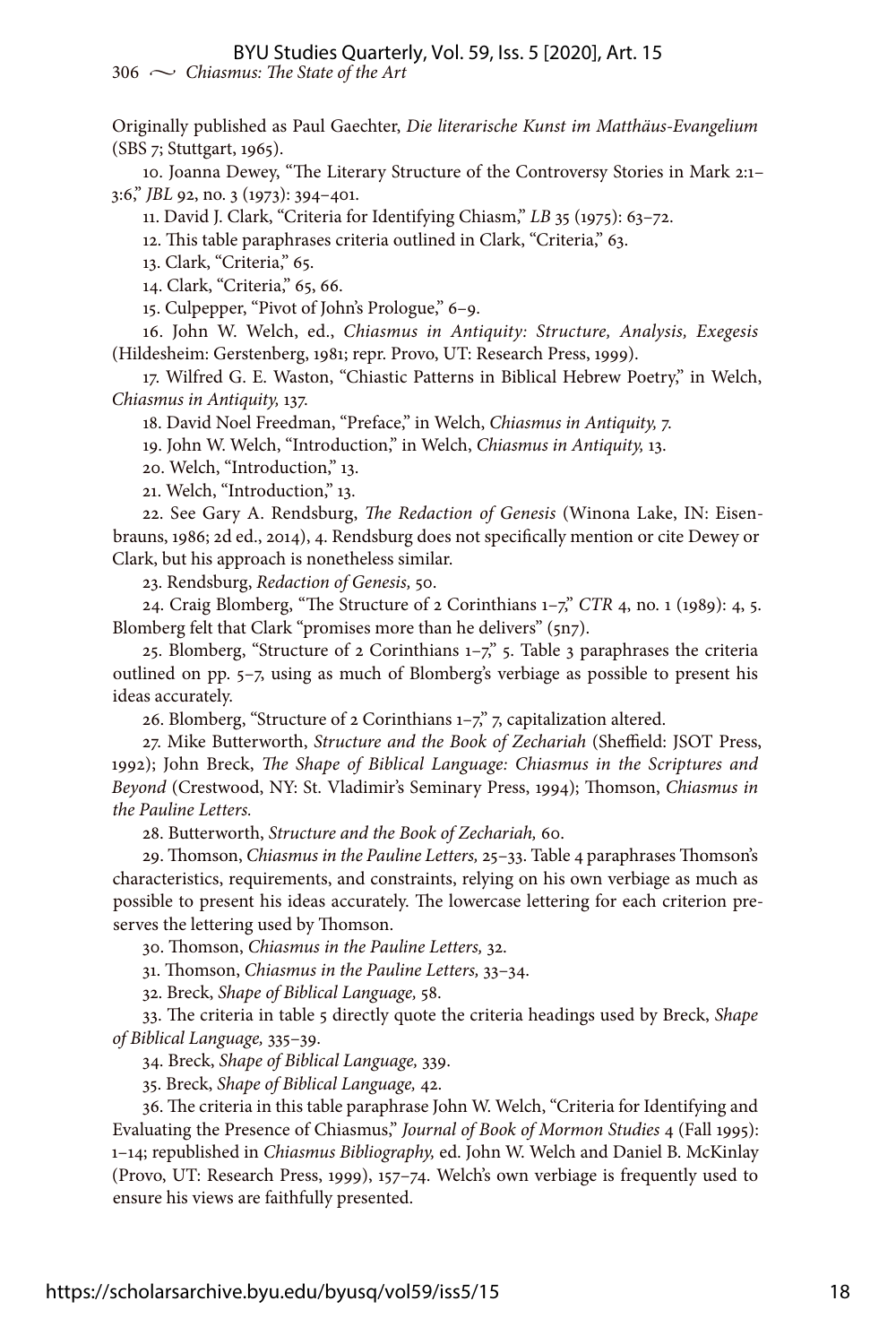37. Welch, "Criteria" (1999), 172.

38. Welch, "Criteria" (1995), 11. See also Clark, "Criteria," 65: "Parallelism of content . . . is to be seen as a cline with varying degrees of strength and persuasiveness rather than as a feature which is definitely either present or absent."

39. M. J. Boda, "Chiasmus in Ubiquity: Symmetrical Mirages in Nehemiah 9," *JSOT*  71 (1996): 55–70.

40. David P. Wright, "The Fallacies of Chiasmus: A Critique of Structures Proposed for the Covenant Collection (Exodus 20:23–23:19)," *Zeitschrift für Altorientalische und Biblische Rechtsgeschichte* 10 (2004): 143–68.

41. These tables paraphrase Boda, "Chiasmus in Ubiquity," 56–58; and Wright, "Fallacies of Chiasmus," 166–68, drawing on their own verbiage as much as possible so as to represent their ideas accurately.

42. Wright, "Fallacies of Chiasmus," 168.

43. See David A. Dorsey, *The Literary Structure of the Old Testament: A Commentary on Genesis–Malachi* (Grand Rapids, MI: Baker Academic, 1999), 15–44.

44. Dorsey, *Literary Structure,* 34–35. Table 9 paraphrases Dorsey, using his own verbiage as much as possible so as to represent his ideas accurately.

45. Dorsey, *Literary Structure,* 35. Compare p. 33: "The determining question must always be this: could the ancient audience have perceived and appreciated the echo?"

46. See Brouwer, *Literary Development of John 13–17.*

47. See Matthew Thomas Gerlach, "Lex Orandi, Lex Legendi: A Correlation of the Roman Canon and the Fourfold Sense of Scripture" (PhD diss., Marquette University, 2009), 174–82; David Mark Heath, "Chiastic Structures in Hebrews: A Study of Form and Function in Biblical Discourse" (PhD diss., University of Stellenbosch, 2011), 59–113; Michelle L. Bellamy, "The Elijah-Elisha Cycle of Stories: A Ring Composition" (PhD diss., Boston University, 2013), 56–58.

48. Scott, "Raising the Dead," 53–163, esp. 141–44.

49. James E. Patrick, "The Prophetic Structure of 1–2 Samuel" (PhD diss., University of Oxford, 2016), 88–98. Table 10 paraphrases Patrick, using as much of his verbiage as possible so as to accurately represent his ideas.

50. Patrick, "Prophetic Structure," 98–99, 238.

51. For example, Joshua Berman recently proposed four criteria, while questioning some of the assumptions previously used in other studies, showing the discussion is indeed on-going. See Joshua Berman, "Criteria for Establishing Chiastic Structure: Lamentations 1 and 2 as Test Cases," *Maarav: A Journal for the Study of the Northwest Semitic Languages and Literatures* 21, nos. 1–2 (2014): 57–69.

52. I have tried to articulate common themes I have noticed in the various discussions cited above; exact wording and nuance of meaning naturally differs from scholar to scholar. I have provided notes identifying some of the scholars proposing or agreeing with these criteria, but these sources should be directly consulted before assuming my summary statement is representative of any given scholar's view. Furthermore, this is not a comprehensive list of criteria with widespread support, and no doubt there are other widely accepted criteria that could be added to this list. These six criteria stuck out to me most prominently during the course of this study, but a comprehensive and systematic analysis of proposed criteria remains to be done in determining exactly what are the most widely agreed upon criteria and methods.

53. Welch, "Criteria" (1995), 6 (no. 3); Blomberg, "Structure of 2 Corinthians 1–7," 7 (no. 7); Dorsey, *Literary Structure,* 21–25; Butterworth, *Structure and the Book of*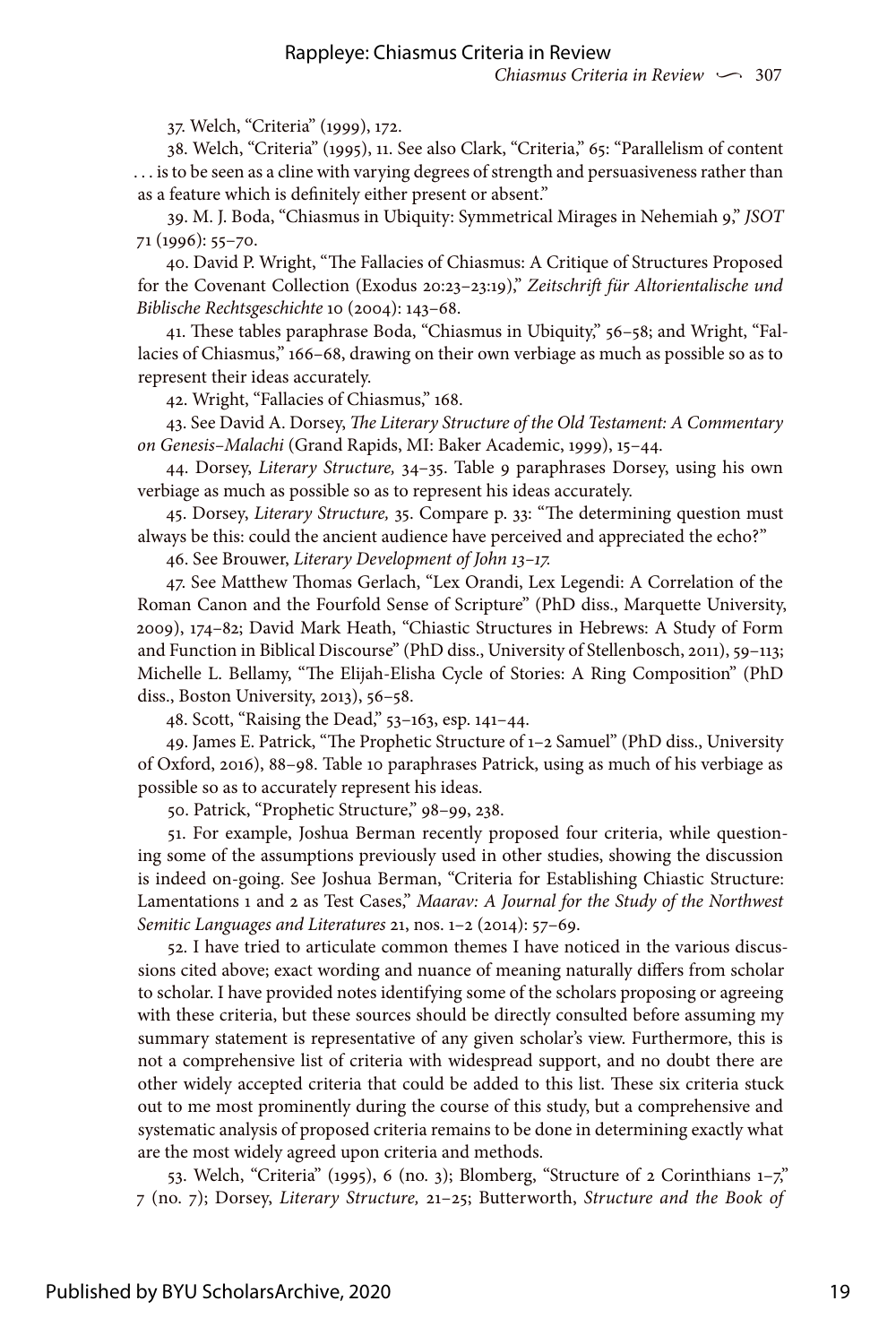*Zechariah,* 60 (no. 6a); Berman, "Criteria," 58 (no. 3); Scott, "Raising the Dead," 143 (no. 1); Boda, "Chiasmus in Ubiquity," 57 (no. b2); Wright, "Fallacies of Chiasmus," 166– 167 (nos. b4, b10); Thomson, *Chiasmus in the Pauline Letters,* 29 (c, see commentary on "third requirement" on pp. 29–30).

54. Welch, "Criteria" (1995), 8–9 (nos. 10, 12); Blomberg, "Structure of 2 Corinthians 1–7," 7 (no. 8); Breck, *Shape of Biblical Language,* 336–38 (no. 2), 339–41 (no. 4), 341–42 (no. 1); Dorsey, *Literary Structure*, 31 (no. 4), 40–41 (nos. 1–4); Patrick, "Prophetic Structure," 88; Lund, *Chiasmus in the New Testament,* 40–41 (nos. 1–2); Thomson, *Chiasmus in the Pauline Letters,* 27 (a, f).

55. Berman, "Criteria," 58 (no. 2); Welch, "Criteria" (1995), 6–7 (no. 6), 8 (no. 11); Patrick, "Prophetic Structure," 89 (no. 1); Boda, "Chiasmus in Ubiquity," 56 (no. a1); Wright, "Fallacies of Chiasmus," 166 (no. a1); Thomson, *Chiasmus in the Pauline Letters*, 27 (e). Although not specified as a criterion, Butterworth, *Structure and the Book of Zechariah,* 18–60, strongly critiques others for unbalanced elements in their proposals.

56. Blomberg, "Structure of 2 Corinthians 1–7," 6 (no. 4); Welch, "Criteria" (1995), 7 (no. 7); Patrick, "Prophetic Structure," 90–91 (no. 3); Clark, "Criteria," 65; Butterworth, *Structure and the Book of Zechariah,* 59–60 (compare no. 6b–c); Boda, "Chiasmus in Ubiquity," 57–58 (no. c1); Wright, "Fallacies of Chiasmus," 167 (no. b7–8). Although not discussed as part of his criteria, Thomson, *Chiasmus in the Pauline Letters,* 41–42 (b), also mentions the importance of key words or "catchwords."

57. Blomberg, "Structure of 2 Corinthians 1–7," 6 (no. 5); Berman, "Criteria," 58–59 (no. 4); Welch, "Criteria" (1995), 7–8 (nos. 8–9); Patrick, "Prophetic Structure," 90 (no. 2); Scott, "Raising the Dead," 143 (no. 2); Boda, "Chiasmus in Ubiquity," 57 (no. b1); Wright, "Fallacies of Chiasmus," 166 (no. b1); Thomson, *Chiasmus in the Pauline Letters,* 31–32 (e, f). Although not specified as a criterion, Butterworth, *Structure and the Book of Zechariah,* 18–60, strongly critiques others for cherry-picking only a few occurrences of certain words that are frequently repeated throughout a passage.

58. Welch, "Criteria" (1995), 6 (no. 4); Blomberg, "Structure of 2 Corinthians 1–7," 5 (no. 1); Dorsey, *Literary Structure,* 35 (nos. 9–10); Wright, "Fallacies of Chiasmus," 167 (no. b11–12). Butterworth, *Structure and the Book of Zechariah,* 18–60, frequently critiques others for not checking for other proposed structures in the passage, and his criteria to "consider the conclusions of other scholars" appears to be intended to remedy this problem. Butterworth, *Structure and the Book of Zechariah,* 60 (no. 6d).

59. See Thomson, *Chiasmus in the Pauline Letters,* 25–26.

60. For example, see Breck, *Shape of Biblical Language,* 325–29, which argues for a modern chiasm in an op-ed. on medical research in the *Boston Globe,* from an author who "was not at all aware of the chiastic shape she gave to this piece" (p. 325). Breck argues that "the writer, although making no conscious effort to create balance and concentric symmetry, nevertheless 'sensed' or intuited a chiastic movement or flow as she composed her column" (p. 328).

61. See Welch, "Criteria" (1995), 10–13; Clark, "Criteria," 71–72.

62. See, e.g., Jerome T. Walsh, *Style and Structure in Biblical Hebrew Narrative* (Collegeville, MN: Liturgical Press, 2001), 13–34; Patrick, "Prophetic Structure," 87–88.

63. For my part, I see the relationship as similar to the terms *poem* and *poetry*. *Poetry* is a style of writing, and a *poem* is a specific piece of literature within the style. Likewise, as I use the terms, *chiasmus* is a literary technique, and a *chiasm* is a specific passage using chiastic form.